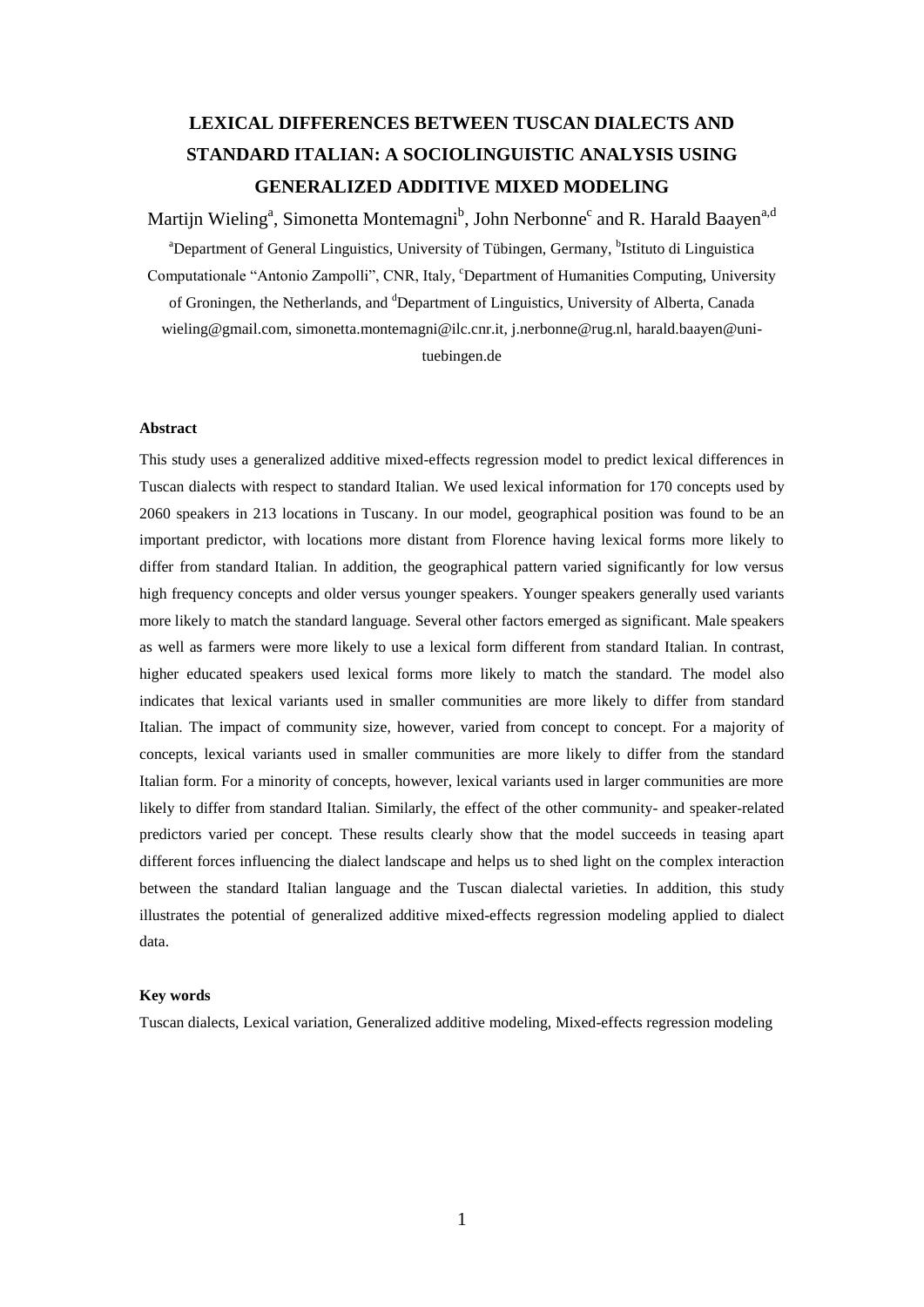#### **1. Introduction**

In spite of their different origin and history, it is nowadays a widely acknowledged fact that traditional dialectology (to be understood here as dialect geography) and sociolinguistics (or urban dialectology) can be seen as two streams of a unique and coherent discipline: modern dialectology (Chambers and Trudgill, 1998). Chambers and Trudgill (1998:187-188) describe the convergence of these two historically separated disciplines as follows:

For all their differences, dialectology and sociolinguistics converge at their deepest point. Both are dialectologies, so to speak. They share their essential subject matter. Both fix the attention on language in communities. Prototypically, one has been centrally concerned with rural communities and the other with urban centres, but these are accidental differences, not essential ones and certainly not axiomatic. […] A decade or two ago, it might have been possible to think that the common subject matter of dialectology and sociolinguistics counted for next to nothing. Now we know it counts for everything.

In practice, however, dialectology and sociolinguistics remain separate fields when considering the methods and techniques used for analyzing language variation and change.

Sociolinguistics - whose basic goal consists of identifying the social factors underlying the use of different variants of linguistic variables - adopted a quantitative approach to data analysis since its inception (e.g., Labov, 1966). Over time, different methods for the analysis of linguistic variation were developed, capable of modeling the joint effect of an increasing number of factors related to the social background of speakers (including age, gender, socio-economic status, etc.) and linguistic features. While early studies focused on simple relationships between the value of a linguistic variable and the value of a social variable (see e.g. Labov, 1966, 1972), over time more advanced statistical methods for the analysis of linguistic variation were developed. Since the 1970s, the most common method in sociolinguistic research has been logistic regression (Cedergren and Sankoff, 1974) and more recently, mixed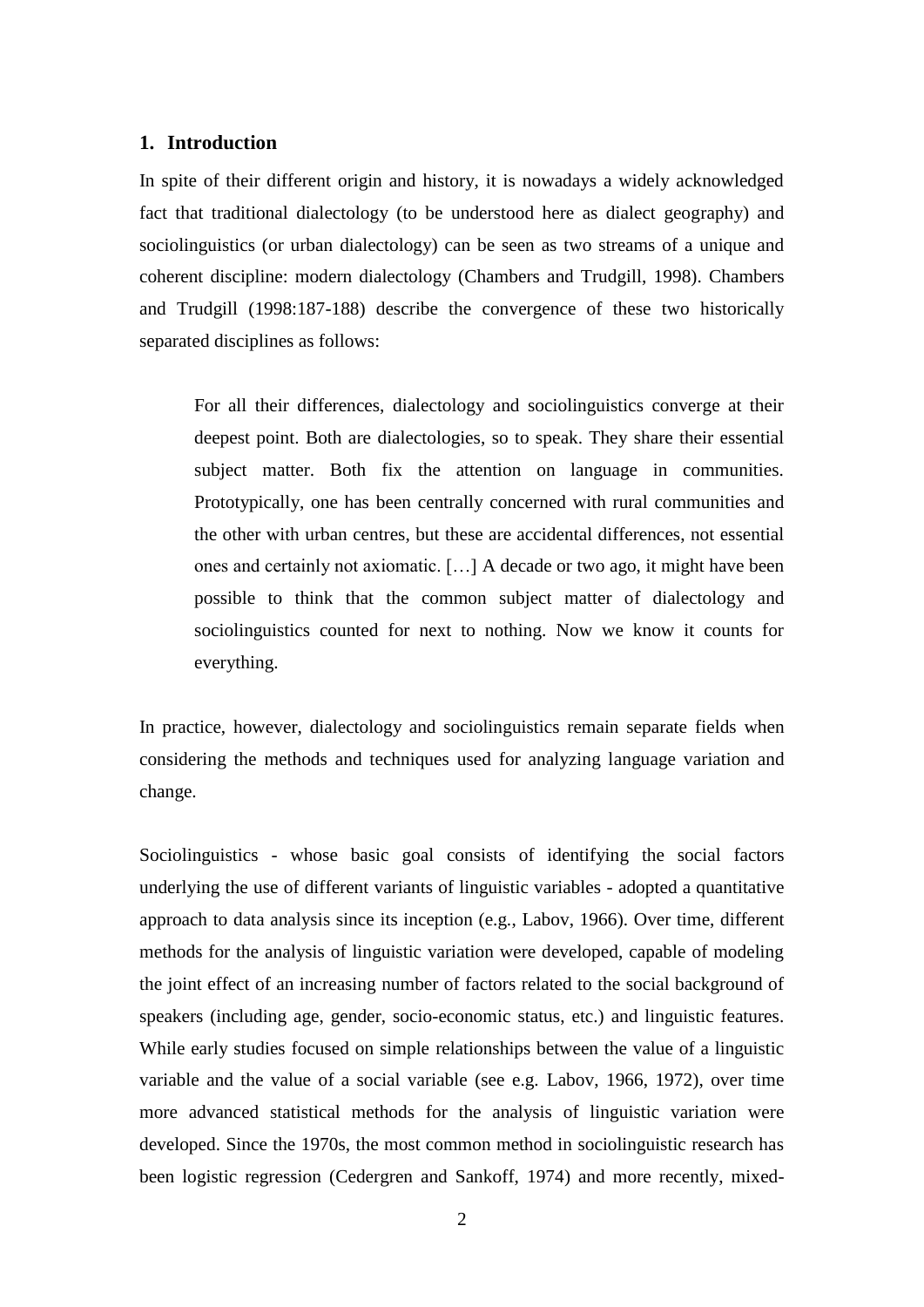effects regression models have been applied to socio-linguistic data (Johnson, 2009; Tagliamonte and Baayen, 2012, Wieling et al., 2011).

Traditional dialectology shows a different pattern. Since its origin in the second half of the 19th century, it typically relied on the subjective analysis of categorical maps charting the distribution of the different variants of a linguistic variable across a region. Only later, i.e. during the last forty years, quantitative methods have been applied to the analysis of dialect variation. This quantitative approach to the study of dialects is known as dialectometry (Séguy, 1973; Goebl, 1984, 2006; Nerbonne et al., 1996; Nerbonne, 2003; Nerbonne and Kleiweg, 2007). Dialectometric methods focus mostly on identifying the most important dialectal groups (i.e. in terms of geography) using an aggregate analysis of the linguistic data. The aggregate analysis is based on computing the distance (or similarity) between every pair of locations in the dataset based on the complete set of linguistic variables and by analyzing the resulting linguistic distance (or similarity) matrix using multivariate statistics to identify aggregate geographical patterns of linguistic variation.

While viewing dialect differences at an aggregate level arguably provides a more comprehensive and objective view than the analysis of a small number of subjectively selected features (Nerbonne, 2009), the aggregate approach has never fully convinced linguists of its use as it fails to identify the linguistic basis of the identified groups (see e.g. Loporcaro, 2009). By initially aggregating the values of numerous linguistic variables, traditional dialectometric analyses offer no direct method for testing whether and to what extent an individual linguistic variable contributes to observed patterns of variation. Recent developments in dialectometric research tried to reduce the gap between models of linguistic variation based on quantitative analyses and more traditional analyses based on specific linguistic features. Wieling and Nerbonne (2010, 2011) proposed a new dialectometric method, the spectral partitioning of bipartite graphs, to cluster linguistic varieties and simultaneously determine the underlying linguistic basis. This method, originally applied to Dutch dialects, was also successfully tested on English (Wieling et al., 2013) and Tuscan (Montemagni et al., 2012) dialects. Unfortunately, these methods still disregard social factors, and only take into account the influence of geography.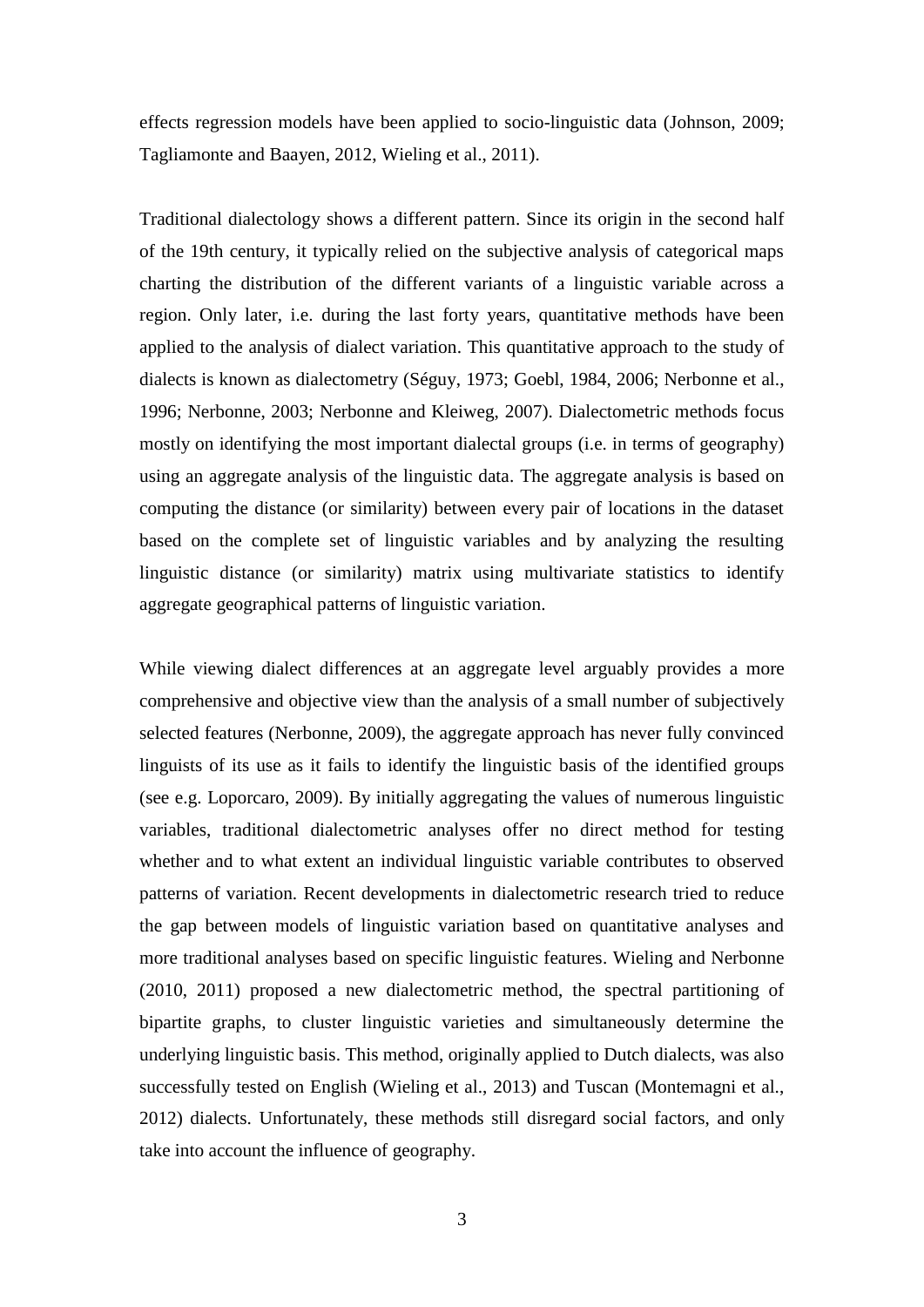While some attempts have been made, social and spatial analyses of language are still far from being integrated. Britain (2002) reports that sociolinguistics fails to incorporate the notion of spatiality in its research. On the other hand, dialectometry mainly focuses on dialect geography and generally disregards social factors. The few exceptions indeed "prove" the proverbial rule. Montemagni et al. (2013) and Valls et al. (2013) included in their dialectometric analyses social factors concerning the difference between age classes or urban versus rural communities. Unfortunately, the effect of these social factors was evaluated by simply comparing maps visually, as opposed to statistically testing the differences. Another relevant aspect on which the sociolinguistic and dialectometric perspectives do not coincide concerns the role of individual features, which are central in sociolinguistics, but are typically and programmatically disregarded in dialectometry. These issues demonstrate that there is an increasing need for statistical methods capable of accounting for both the geographic and socio-demographic variation, as well as for the impact and role of individual linguistic features.

The present study is methodologically ambitious for its attempt to combine dialectometric and sociolinguistic perspectives along the lines depicted above. The statistical analysis methods we employ enable the incorporation of candidate explanatory variables based on social, geographical as well as linguistic factors, making it a good technique to facilitate the intellectual merger of dialectology and sociolinguistics (Wieling, 2012). The starting point is the study by Wieling, Nerbonne and Baayen (2011) who proposed a novel method using a generalized additive model in combination with a mixed-effects regression approach to simultaneously account for the effects of geographical, social and linguistic variables. They used a basic generalized additive model to represent the global geographical pattern, which was used in a second step as a predictor in their linear mixed-effects regression model. Their model predicted word pronunciation distances from the standard language to 424 Dutch dialects and it turned out that both the geographical location of the communities, as well as several location-related predictors (i.e. community size and average community age) and word-related factors (i.e. word frequency and category) were significant predictors. While the study of Wieling et al. (2011) includes social, lexical and geographical information, a drawback of their study is that they only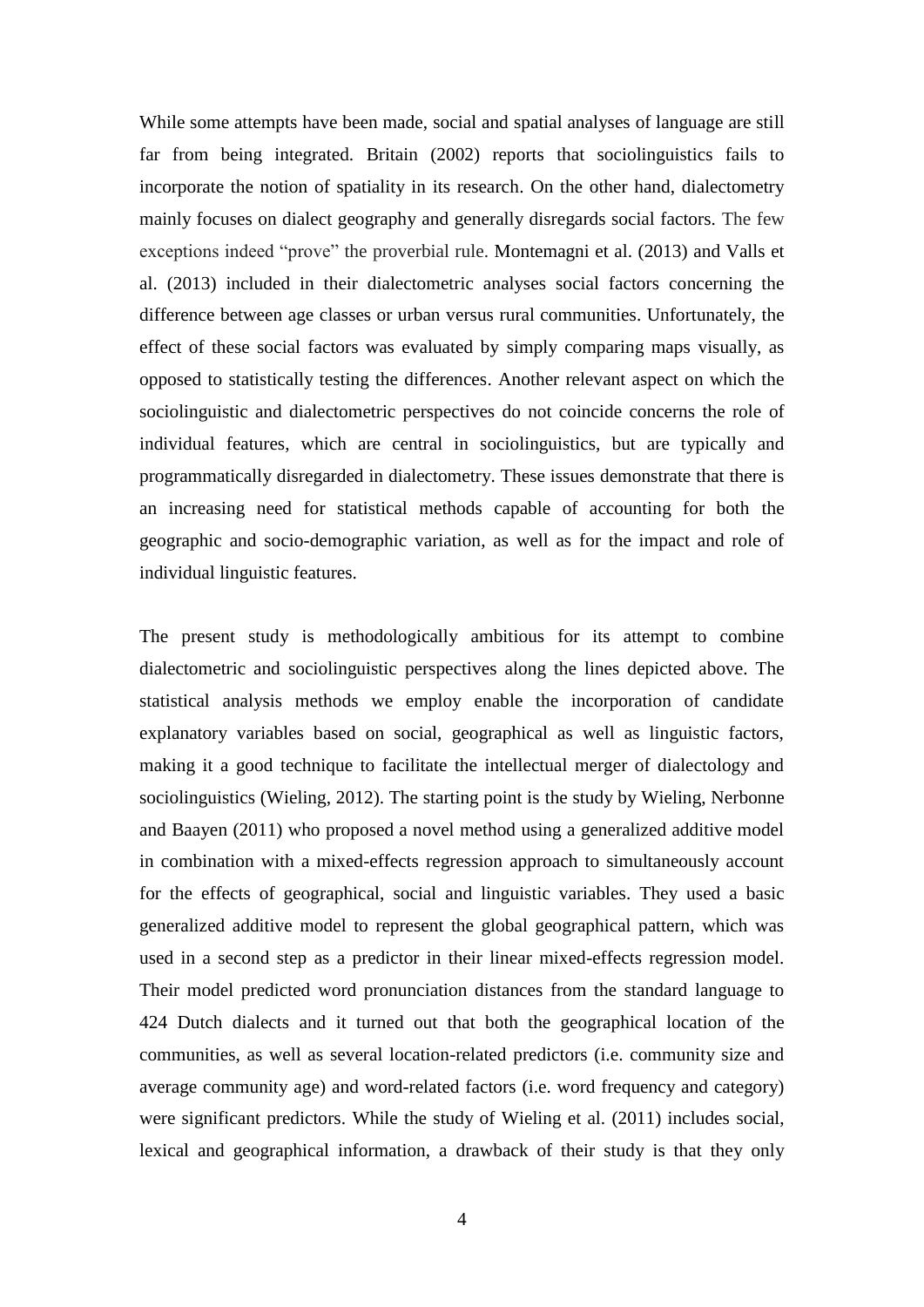considered a single speaker per location, limiting the potential influence of speakerrelated variables.

In this paper, we present an extended analytical framework which was tested on an interesting case study: Tuscan lexical variation with respect to standard Italian. There are three clear and important differences with respect to the study of Wieling et al. (2011). First, since the software available for generalized additive mixed-effects regression modeling has improved significantly since the study of Wieling et al. (2011), we are able to advance on their approach by constructing a single generalized additive mixed-effects regression model. This is especially beneficial as we are now in a position to better assess the effect of concept frequency, a variable which has largely been ignored from dialectological studies, but is highly relevant as it "[...] may affect the rate at which new words arise and become adopted in populations of speakers" (Pagel et al., 2007). Second, in this study we focus on lexical variation rather than variation in pronunciation. We therefore do not try to predict dialect distances, but rather a binary value indicating whether the lexicalization of a concept is different (1) or equal (0) with respect to standard Italian. A benefit of this approach is that it is more in line with standard sociolinguistic practice, which also focuses on binary distinctions. Third, as we take into account multiple speakers per location, we are at an improved position to investigate the contribution of speaker-related variables such as age and gender.

The Tuscan dialect case study we use to investigate the potential of this new method (integrating social, geographical and lexical factors) is a challenging one. In Italy a complex relationship exists between the standard language and dialects due to the history of this language and the circumstances under which Italy achieved political unification in 1861, much later than in most European countries. In Tuscany, a region with a special status among Italian dialects, the situation is even more complex as standard Italian is based on Tuscan, and in particular on the Florentine variety, which achieved national and international prestige from the fourteenth century onwards as a literary language and only later (after the Italian Unification, and mainly in the twentieth century) as a spoken language. However, standard Italian has never been identical to genuine Tuscan and is perhaps best described as an "abstraction" increasingly used for general communication purposes. The aim of this study,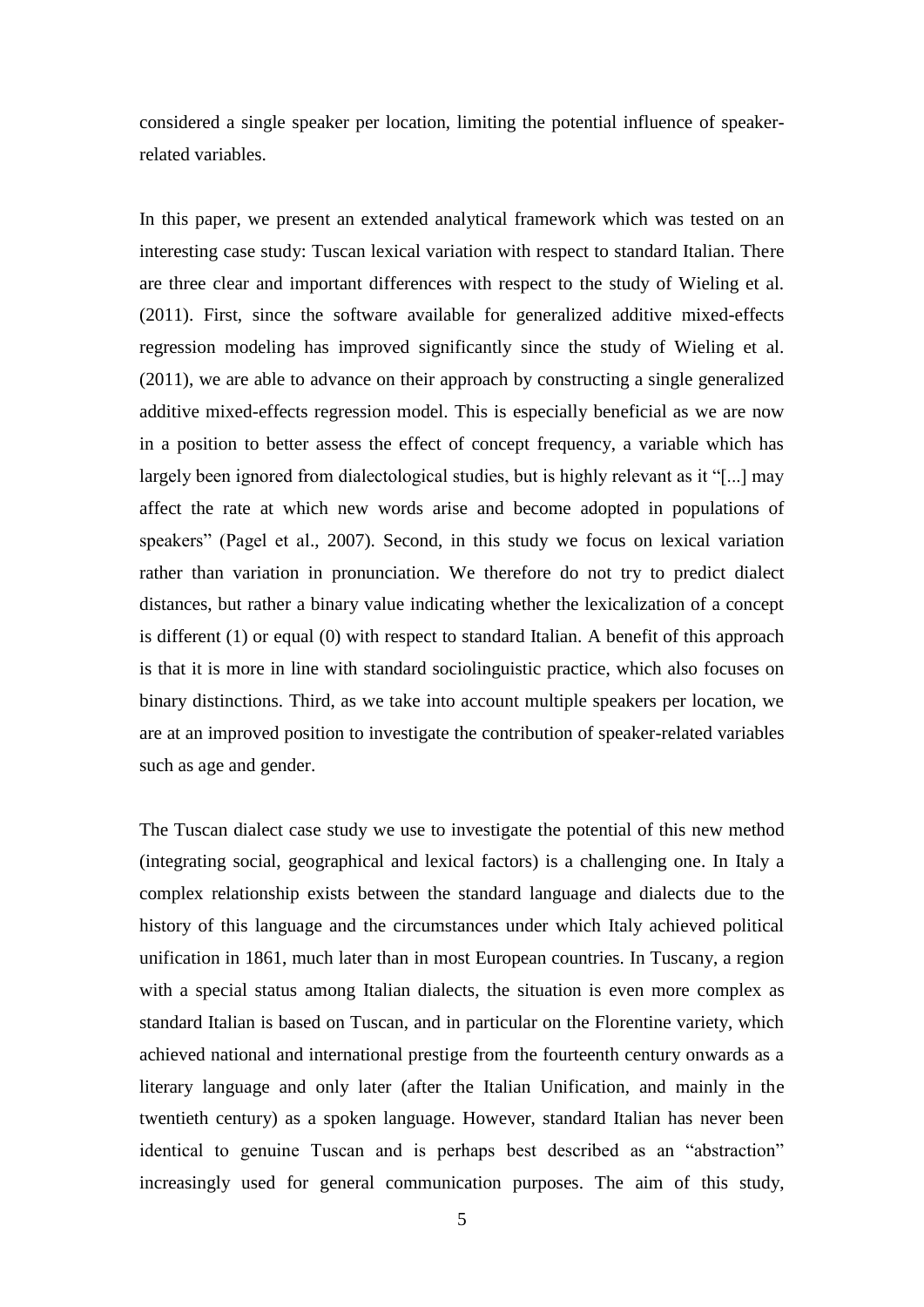therefore, is to investigate this particular relationship between Italian and Tuscan dialects. We focus on lexical variation in Tuscan dialects compared to standard Italian with the goal of defining the impact, role and interaction of a wide range of factors (i.e. social, lexical and geographical) in determining lexical choice by Tuscan dialect speakers. The study is based on a large set of dialect data, i.e. the lexicalizations of 170 concepts attested by 2060 speakers in 213 Tuscan varieties drawn from the corpus of dialectal data *Atlante Lessicale Toscano* ('Lexical Atlas of Tuscany', henceforth ALT; Giacomelli et al., 2000) in which lexical data have both a diatopic and diastratic characterization.

After discussing the special relationship between standard Italian and the Tuscan dialects in the next section, we will describe the Tuscan dialect dataset, followed by a more in-depth explanation of the generalized additive modeling procedure, our results and the implications of our findings.

# **2. Tuscan dialects and standard Italian**

# *2.1. The notions of dialect and standard language in the Italian context*

As pointed out by Berruto (2005), Italy's *dialetti* do not correspond to the same entity as e.g., the English dialects. Following the Coserian distinction among primary, secondary and tertiary dialects (Coseriu, 1980), the Italian dialects are to be understood as primary dialects, i.e. dialects having their own autonomous linguistic system, whereas the English dialects represent tertiary dialects, i.e. varieties resulting from the social and/or geographical differentiation of the standard language. Italian dialects – or, more technically, Italo-Romance varieties – thus do not represent varieties of Italian but independent 'sister' languages arisen from local developments of Latin (Maiden, 1995).

A similar 'sisterhood' relationship also exists between the Italian language and Italo-Romance dialects, because Italian has its roots in one of the speech varieties that emerged from spoken Vulgar Latin (Maiden and Parry, 1997), namely that of Tuscany, and more precisely the variety of Tuscan spoken in Florence. The importance of the Florentine variety in Italy was mainly determined by the prestige of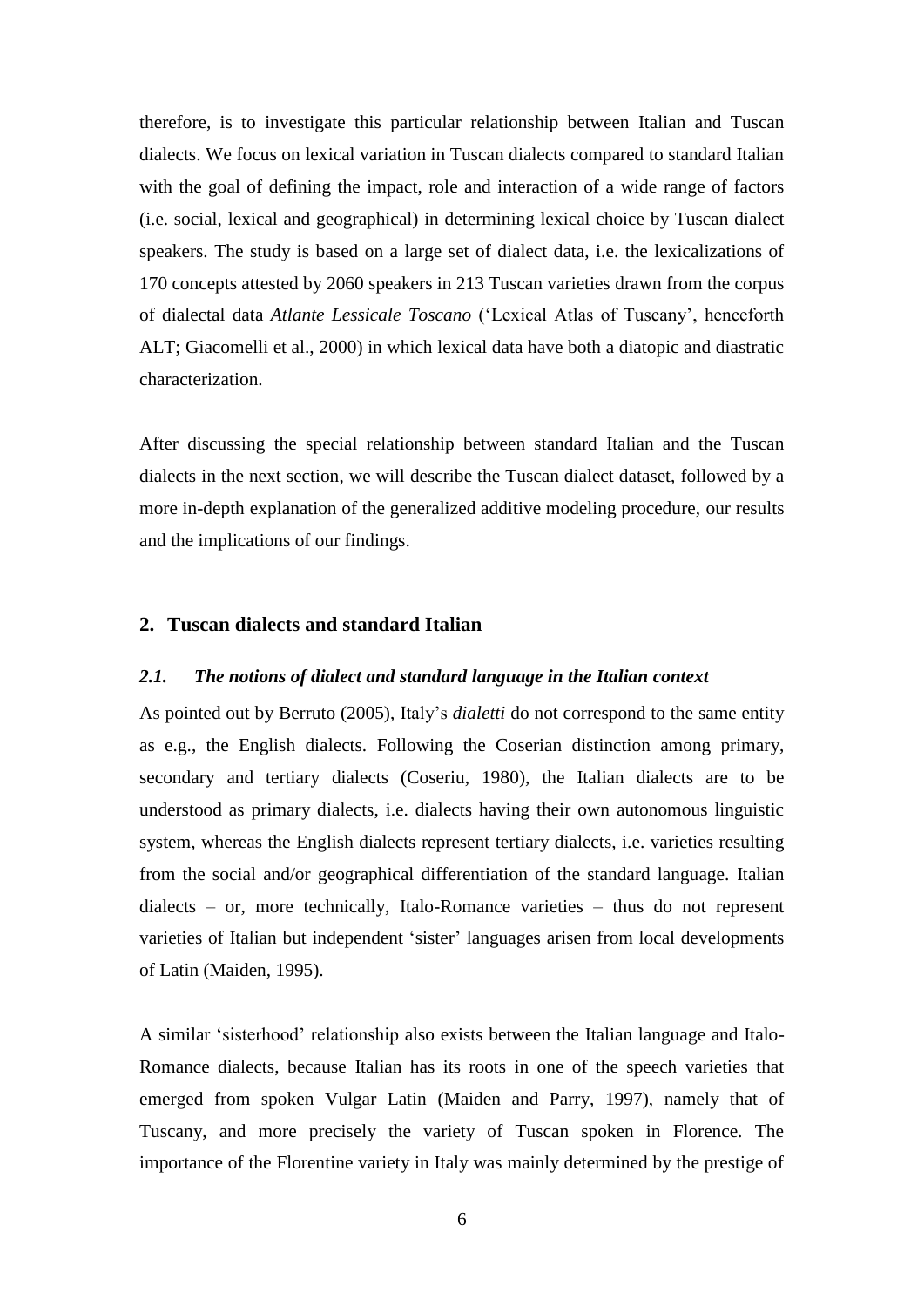the Florentine culture, and in particular the establishment of Dante, Petrarch and Boccaccio, who wrote in Florentine, as the 'three crowns' (*tre corone*) of Italian literature. The fact that standard Italian originated from the Florentine dialect centuries ago changes the type of relationship between standard Italian and Tuscan dialects to a kind of 'parental' relationship instead of a 'sisterhood' relationship. Clearly, this complicates matters with respect to the relationship between the Tuscan dialects and the standard Italian language, and this is the topic of the present study.

Standard Italian is unique among modern European standard languages. Even though it originated in the fourteenth century, it was not consolidated as a spoken national language until the twentieth century. For centuries, Italian was a written literary language, acquired through literacy when one learned to read and write, and was therefore only known to a minority of (literate) people. During this period, people spoke only their local dialect. For a detailed account of the rise of standard Italian the interested reader is referred to e.g. Migliorini and Griffith (1984). The particular nature of Italian as a literary language, rather than a spoken language, was recognized since its origin and has been widely debated from different (i.e. socio-economic, political and cultural) perspectives under the general heading of *questione della lingua* or 'language question'.

At the time of the Italian political unification in 1861 only a very small percentage of the population was able to speak Italian, with estimates ranging from 2.5% (De Mauro, 1963) to 10% (Castellani, 1982). Only during the second half of the 20th century real native speakers of Italian started to appear, as Italian started to be used by Italians as a spoken language in everyday life. Mass media (newspapers, radio and TV), education, and the introduction of compulsory military service played a central role in the diffusion of the Italian language throughout the country. According to recent statistics by the Italian National Census (*Istituto Nazionale di Statistica*, ISTAT) reported by Lepschy (2002), 98% of the Italian population is able to use their national language. However, dialects and standard Italian continue to coexist. For example, ISTAT data show that at the end of the 20th century (1996) 50% of the population used (mainly or exclusively) standard Italian to communicate with friends and colleagues, while this percentage decreased to 34% when communication with relatives was taken into account. More recently, Dal Negro and Vietti (2011)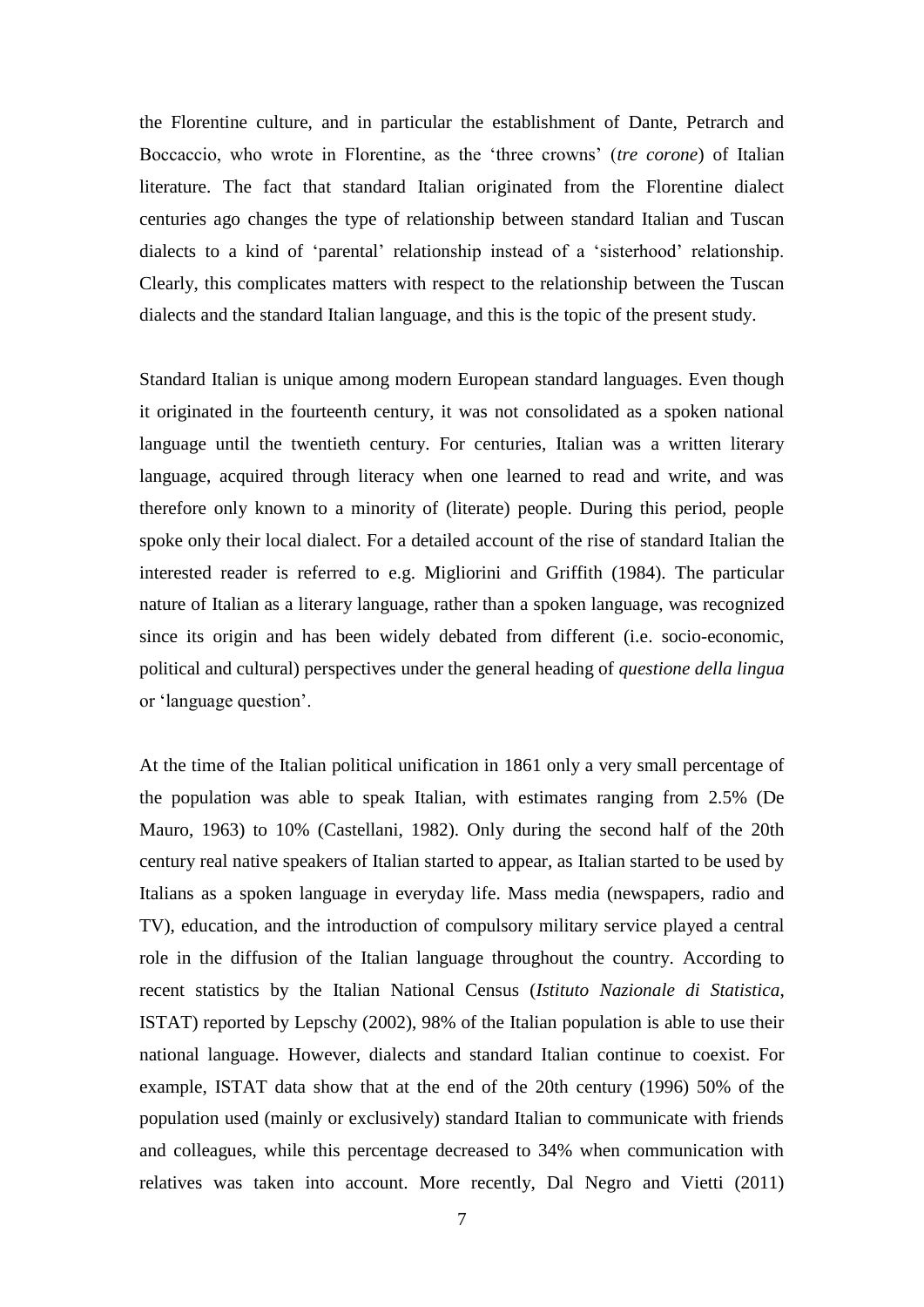presented a quantitative analysis of the patterns of language choice in present-day Italy on the basis of a national survey carried out by ISTAT in 2006. At the national level, they reported that 45.5% exclusively used Italian in a family setting, whereas 32.5% of the people alternated between dialectal and Italian speech, and 16% exclusively spoke in dialect (with the remaining ones using another language).

The current sociolinguistic situation of Italy is characterized by the presence of regional varieties of Italian (e.g., Berruto, 1989, 2005; Cerutti, 2011). Following the tripartite Coserian classification of dialects, these can be seen as tertiary dialects, i.e. varieties of the standard language that are spoken in different geographical areas. They differ both from each other and from standard Italian at all levels (phonetic, prosodic, syntactic and lexical), and represent the Italian actually spoken in contemporary Italy. Common Italian speakers generally speak a regional variety of Italian, referred to as regional Italian. The consequence of this is that there are no real native speakers of standard Italian. Not even a Tuscan or Florentine native speaker could be considered a native speaker of standard Italian, as in Tuscan or Florentine Italian features exist (such as the well-known Tuscan *gorgia*) which are not part of the standard Italian norm.

This clearly raises the question of what we mean by the standard Italian language. Generally speaking, a standard language is a fuzzy notion. Following Ammon (2004), the standard variety of a language can be seen as having a core of undoubtedly standard forms while also having fuzzy boundaries resulting in a complex gradation between standard and non-standard. In Italy, a new standard variety "neo-standard Italian" (Berruto, 1987) is emerging as the result of a restandardization process, which allows for a certain amount of regional differentiation. For the specific concerns of this study, aimed at reconstructing the factors governing the lexical choices of Tuscan speakers between dialect and standard language, we will refer to the core of undoubtedly standard forms as standard Italian. This is the only way to avoid interferences with the regional Italian spoken in Tuscany.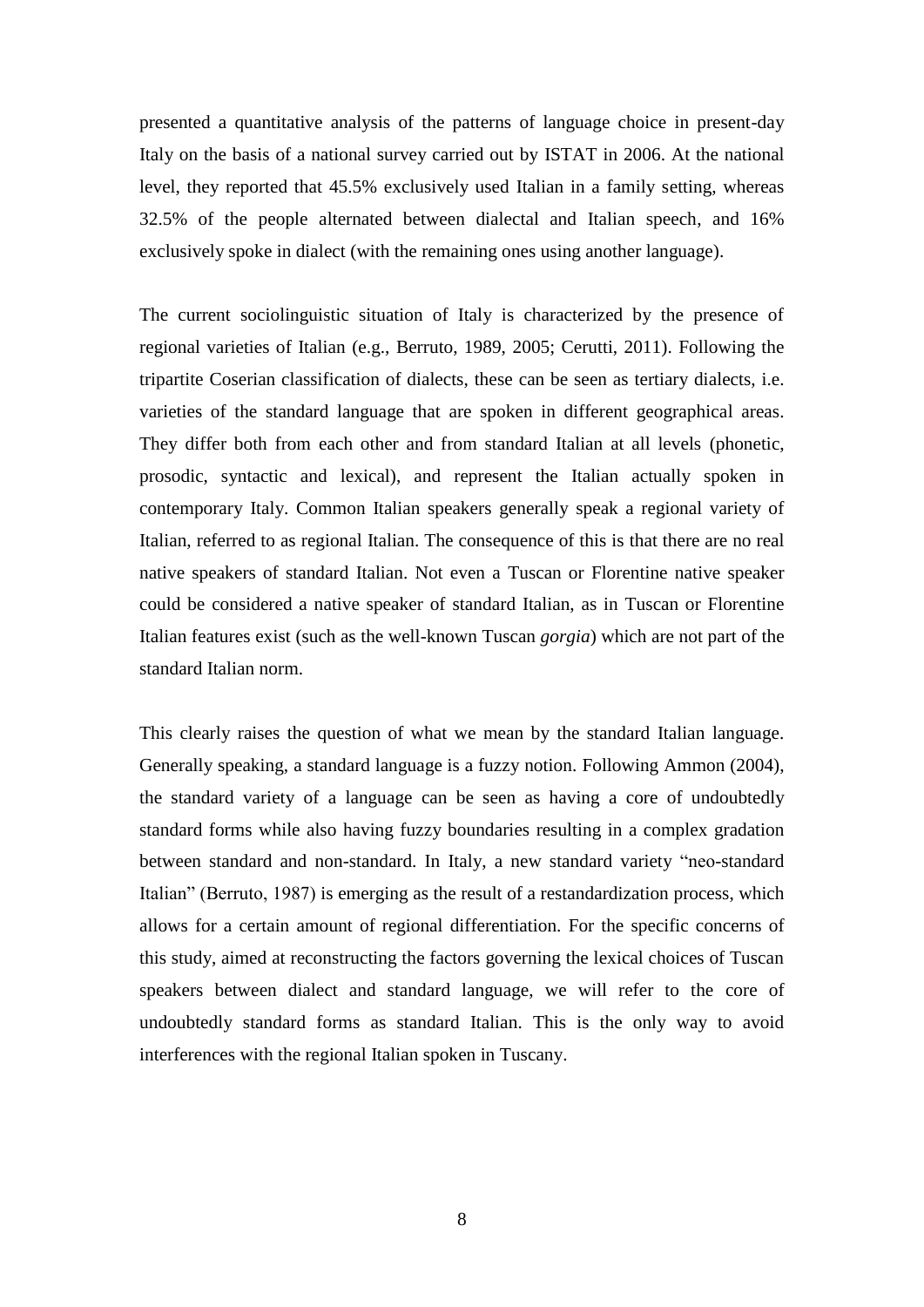# *2.2. Previous studies on the relationship between standard Italian and Tuscan dialects*

The specific relationship linking standard Italian and Tuscan dialects has been investigated in numerous studies. Given the goal of our research, we will only discuss those studies which focus on the lexical level.

The historical link between the Tuscan dialects and the standard Italian language causes frequent overlap between dialectal and standard lexical forms in Tuscany, and less frequent overlap in other Italian regions (Giacomelli, 1978). However, since Tuscan dialects have developed (for several centuries) along their own lines and independently of the (literary) standard Italian language, their vocabulary does not always coincide with that of standard Italian. Following Giacomelli (1975), the types of mismatch between standard Italian and the dialectal forms can be partitioned into three groups. The first group consists of Tuscan words which are used in literature throughout Italy, but are not part of the standard language (i.e. these terms usually appear in Italian dictionaries marked as 'Tuscanisms'). The second group consists of Tuscan words which *were* part of old Italian and are also attested in the literature throughout Italy, but have fallen into disuse as they are considered old-fashioned (i.e. these terms may appear in Italian dictionaries marked as 'archaisms'). The final group consists of Tuscan dialectal words which have no literary tradition and are not understood outside of Tuscany.

Here our goal is to investigate the complex relationship between standard Italian and the Tuscan dialects from which it originated on the basis of the data collected through fieldwork for the *Atlante Lessicale Toscano* (ALT). Previous studies have already explored the ALT dataset by investigating the relationship between Tuscan and Italian from the lexical point of view. Giacomelli and Poggi Salani (1984) based their analysis on the dialect data available at that time. Montemagni (2008), more recently, applied dialectometric techniques to the whole ALT dialectal corpus to investigate the relationship between Tuscan and Italian. In both cases it turned out that the Tuscan dialects overlap most closely with standard Italian in the area around Florence, expanding in different directions and in particular towards the southwest. Obviously, this observed synchronic pattern of lexical variation has the well-known diachronic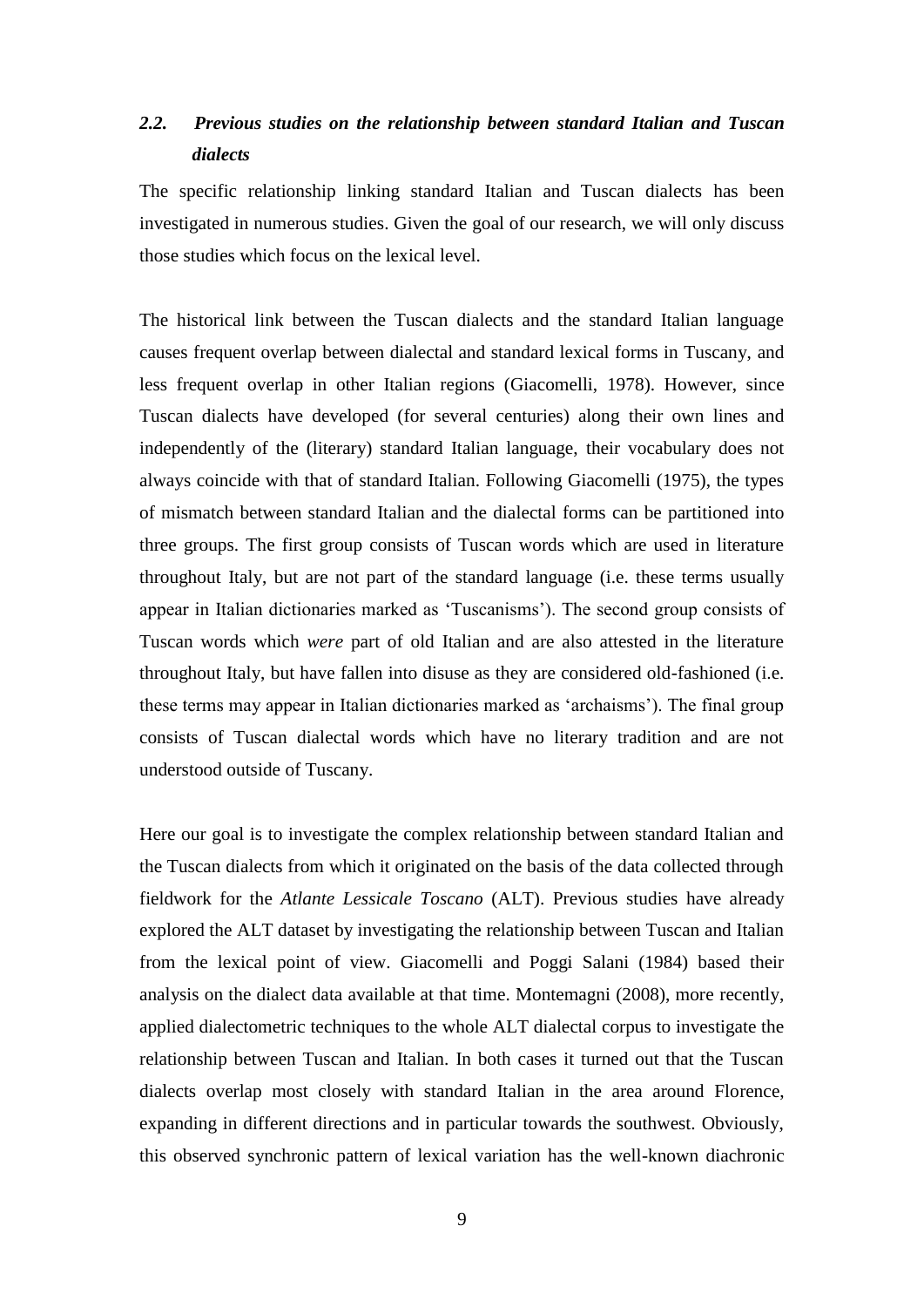explanation that the standard Italian language originated from the Florentine variety of Tuscan.

Montemagni (2008) also found that the observed patterns varied depending on the speaker's age: only 37 percent of the dialectal answers of the old speakers (i.e. born in 1920 or before) overlapped with standard Italian, while this percentage increased to 44 for the young speakers (i.e. born after 1945, when standard Italian started being progressively used). In addition, words having a larger geographical coverage (i.e. not specific to a small region), were more likely to coincide with the standard language than words attested in smaller areas. These first, basic results illustrate the potential of the ALT dataset (which we use here as well, and will be discussed in more detail in Section 3.1) to shed light on the complex relationship between standard Italian and Tuscan dialects.

## **3. Material**

#### *3.1. Lexical data*

The lexical data used in this study was taken from the *Atlante Lessicale Toscano* (ALT), a specially designed regional atlas in which the dialectal data have a diatopic (geographic), diastratic (social) and diachronic characterization. The diachronic characterization covers only a few generations whose year of birth ranges from the end of the 19th century to the second half of the 20th century. It is interesting to note that only the younger ALT informants were born in the period when standard Italian started being used as a spoken language. ALT interviews were carried out between 1974 and 1986 in 224 localities of Tuscany. The localities were hierarchically organized according to their size, ranging from medium- sized urban centers (with the exclusion of big cities) to small villages and rural areas. In total there were 50 to 60 micro-areas, each placed around an urban center (for more details see Giannelli, 1978). In contrast to traditional atlases (typically relying on elderly and uneducated informants), the ALT includes 2193 informants which were selected with respect to a number of parameters ranging from age and socio-economic status to education and culture in order to be representative of the population of each location. The sample size for the individual localities ranges between 4 and 29 informants, depending on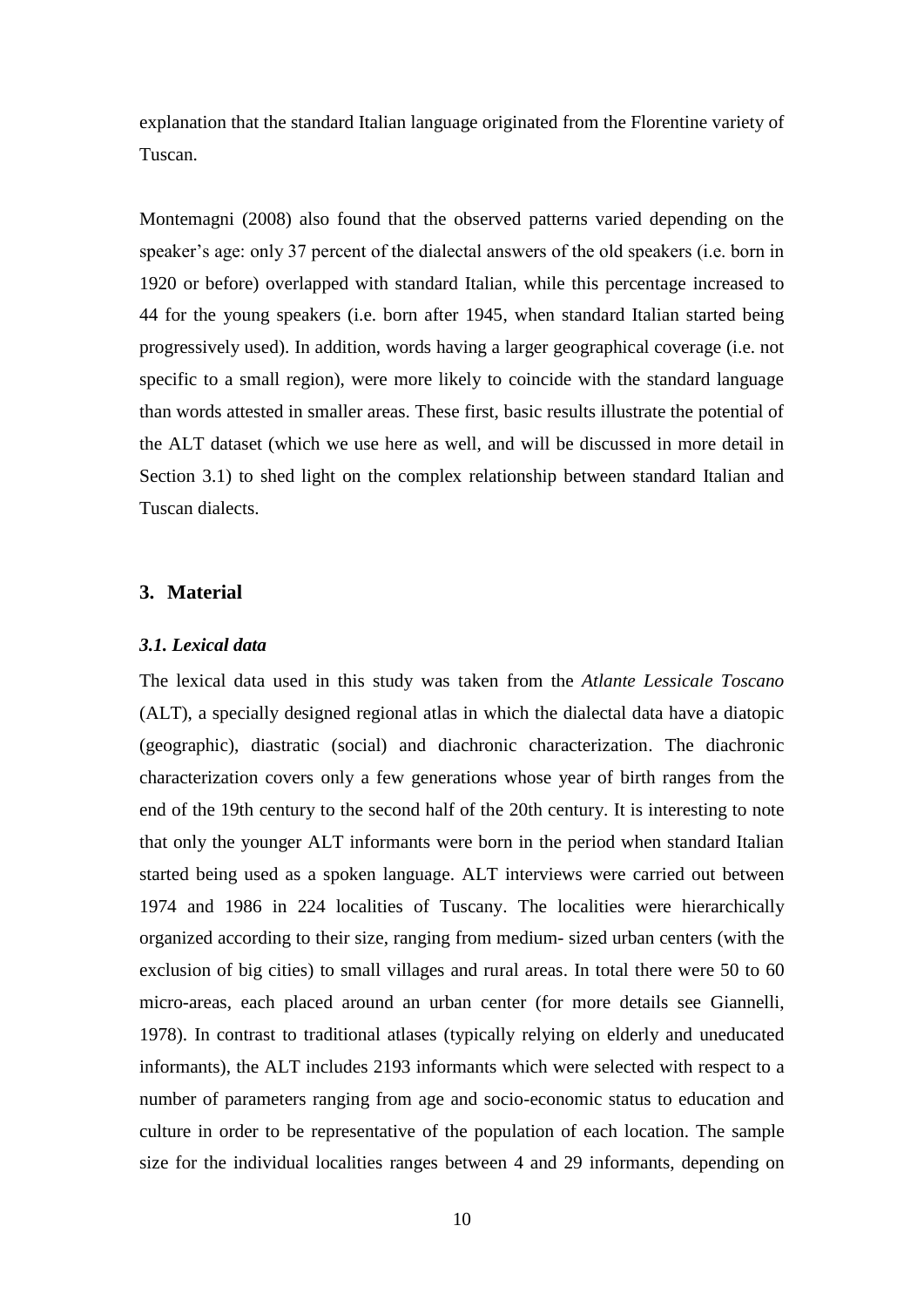the population size. The temporal window covered by ALT makes this dataset particularly suitable to explore the complex relationship linking Tuscan dialects to standard Italian along several dimensions, i.e. across space, time and socially defined groups. The interviews were conducted by a group of trained fieldworkers who employed a questionnaire of 745 target items, designed to elicit variation mainly in vocabulary and semantics.

Since the compilation of the ALT questionnaire was aimed at capturing the specificity of Tuscan dialects and their relationships, concepts whose lexicalizations were identical to Italian (almost) everywhere in Tuscany were programmatically excluded (Giacomelli, 1978; Poggi Salani, 1978). This makes the ALT dataset particularly useful for better understanding the complex relationship linking the standard language and local dialects in the case the two did not coincide.

In this study, we focus on Tuscan dialects only, spoken in 213 out of the 224 investigated locations (see Figure 1; Gallo-Italian dialects spoken in Lunigiana and in small areas of the Apennines were excluded) reducing the number of informants to 2060. We used the normalized lexical answers to a subset of the ALT onomasiological questions (i.e. those looking for the attested lexicalizations of a given concept). Normalization was meant to abstract away from phonetic variation and in particular from productive phonetic processes, without removing morphological variation or variation caused by unproductive phonetic processes. Out of 460 onomasiological questions, we selected only those which prompted 50 or fewer distinct normalized lexical answers (the maximum in all onomasiological questions was 421 unique lexical answers). We used this threshold to exclude questions having many hapaxes as answers which did not appear to be lexical (a similar approach was taken by Montemagni, 2007). For example, the question looking for denominations of 'stupid' included 372 different normalized answers, 122 of which are hapaxes. These either represent productive figurative usages (e.g., metaphors such as *cetriolo* 'cucumber' and *carciofo* 'artichoke'), productive derivational processes (e.g., *scemaccio* and *scemalone* from the lexical root *scemo* 'stupid'), or multi-word expressions (e.g., *mezzo scemo* 'half stupid', *puro locco* 'pure stupid' and similar). From the resulting 195-item subset, we excluded a single adjective and twelve verbs (as the remaining concepts were nouns) and all twelve multi-word concepts. Our final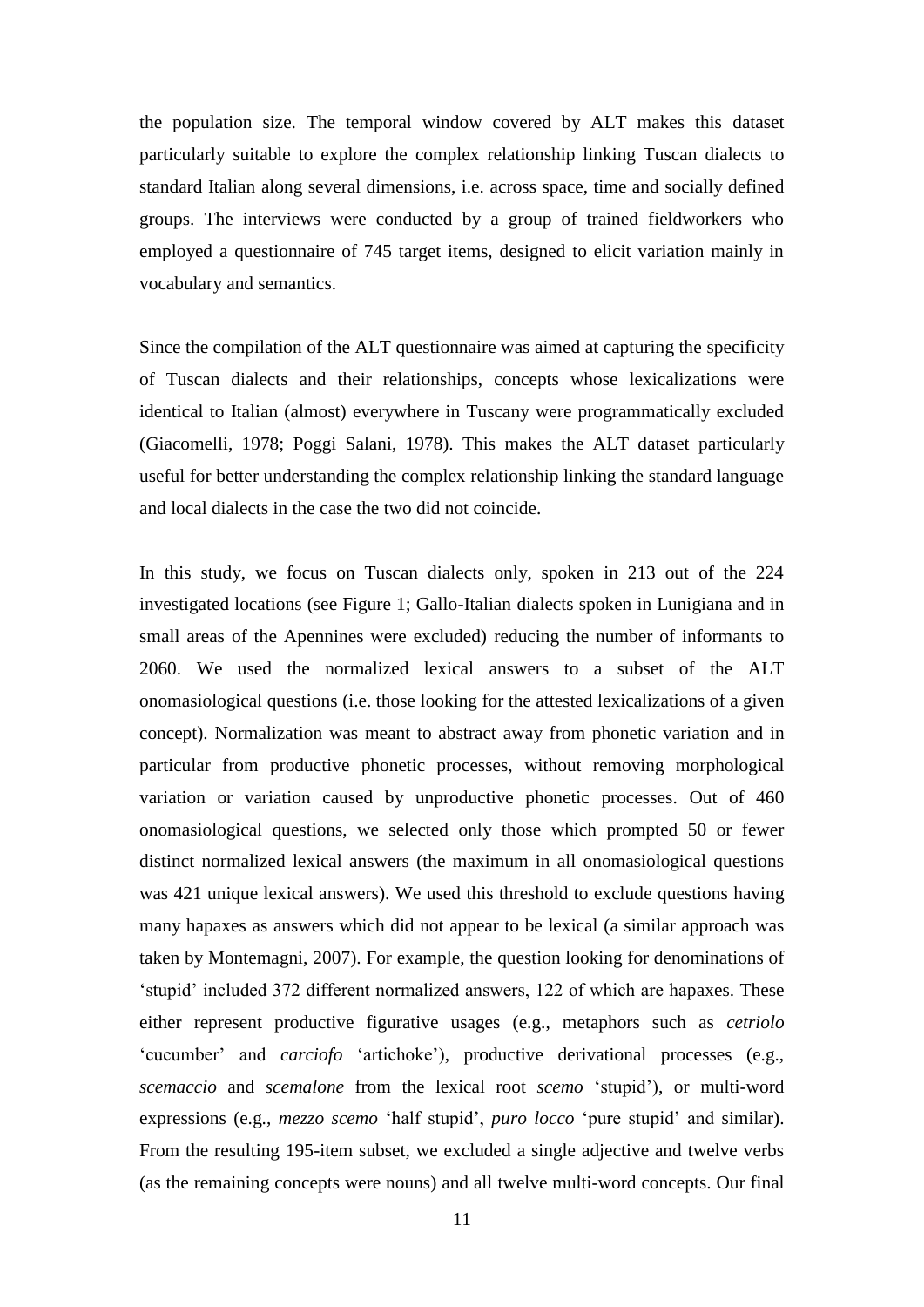subset, therefore, consisted of 170 concepts and is listed in Table 1. Although ALT answers also include passive vocabulary, for this study we focused on lexical answers corresponding to active vocabulary only.

The normalized lexical forms in the ALT dataset still contained some morphological variation. In order to assess the pure lexical variation we abstracted away from variation originating in, e.g., assimilation, dissimilation, or other phonological differences (e.g., the dialectal variants *camomilla* and *capomilla*, meaning 'chamomile', have been treated as instantiations of the same normalized form), as well as from both inflectional and derivational morphological variation (e.g., inflectional variants such as singular and plural are grouped together). We compare these more abstract forms to the Italian standard. Note, however, that the effect of removing the morphological variation was relatively limited, as the results using the unaltered ALT normalized lexical forms were almost identical to the results based on the lexical forms where morphological variation was filtered out.



Figure 1. Geographical distribution of the 213 locations investigated in this study. The 'F', 'S' and 'P' mark the approximate locations of Florence, Siena and Pisa, respectively.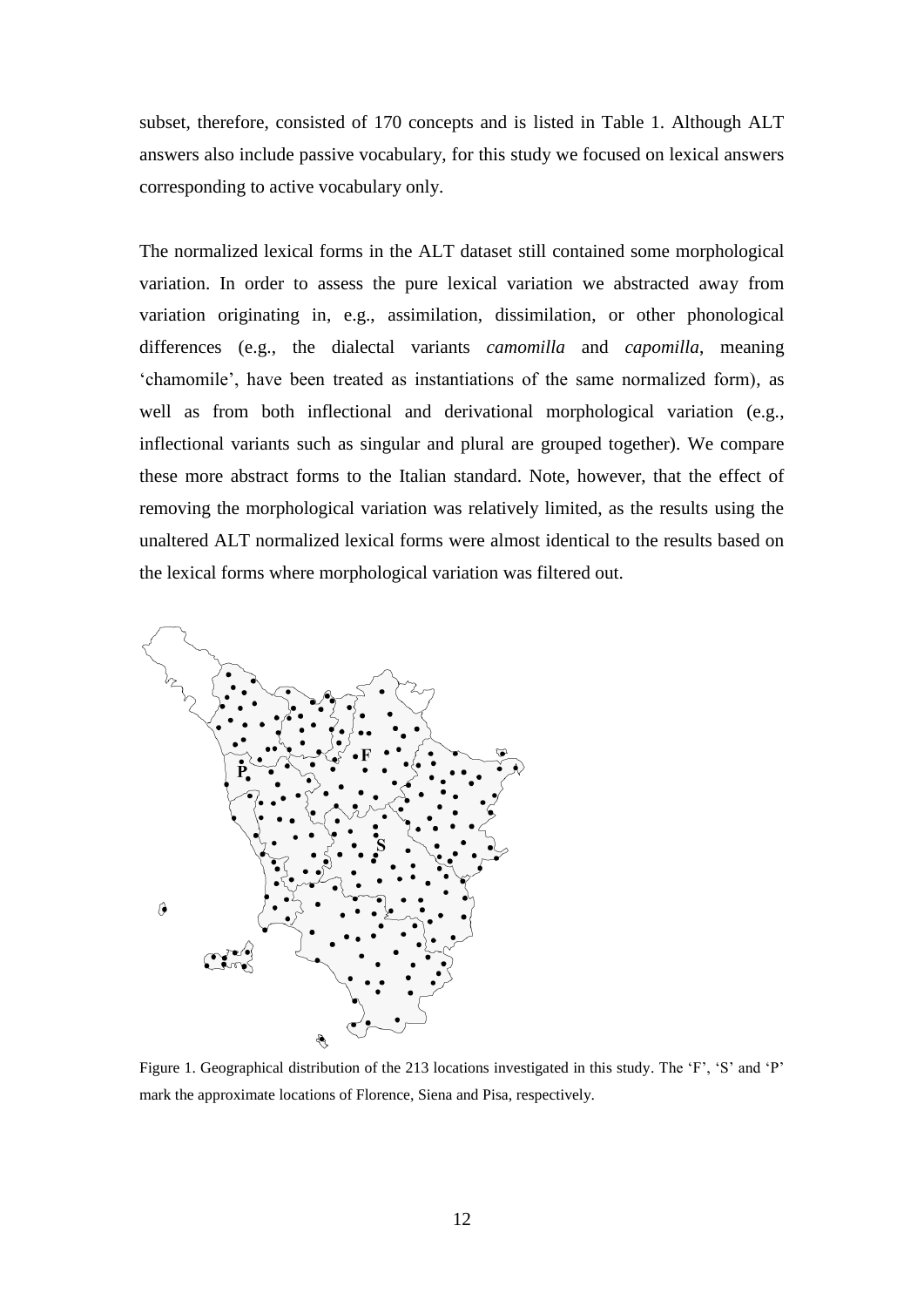The list of standard Italian words denoting the 170 concepts was extracted from the online ALT dialectal resource (ALT-Web; available at http://serverdbt.ilc.cnr.it/altweb), where it had been created for query purposes, i.e. as a way for the user to identify the ALT question(s) corresponding to his or her research interests (see Cucurullo et al., 2006). This list, originally compiled on the basis of lexicographic evidence, was carefully reviewed by members of the *Accademia della Crusca*, the leading institution in the field of research on the Italian language in both Italy and the world, in order to make sure that it contained undoubtedly standard Italian forms and not old-fashioned or literary words originating in Tuscan dialects (see Section 2.2).

In every location multiple speakers were interviewed (see above) and therefore each normalized answer is anchored to a given location, but also to a specific speaker. As some speakers provided multiple distinct answers to denote a single concept, the total number of cases (i.e. concept-speaker-answer combinations) was 384,454.

As Wieling et al. (2011) reported a significant effect of word frequency on dialect distances from standard Dutch pronunciations (with more frequent words having a higher distance from standard Dutch, which was interpreted as a higher resistance to standardization), we obtained the concept frequencies (of the standard Italian lexical form) by extracting the corresponding frequencies from a large corpus of 8.4 million Italian unigrams (Brants and Franz, 2009). The corpus-based frequency ranking of these concepts was then compared to the *Grande dizionario italiano dell'uso* ('Comprehensive Dictionary of Italian Usage', GRADIT; De Mauro, 2000) which represents a standard usage-based reference resource for the Italian language including quantitative information on vocabulary use. In particular, a list of about 7000 high frequency words/concepts highly familiar to native speakers of Italian was identified in this dictionary, representing the so-called *Basic Italian Vocabulary* (BIV). It turned out that 59.4% of the concepts used in our study belonged to the BIV, whereas the remaining concepts refer to an old-fashioned and traditional world (19.4%), denote less common plants and animals (14.7%) or refer to kitchen tools (2.4%). The remaining 4.1% of the concepts represent a miscellaneous class. It is interesting to note that the classification of concepts with respect to this reference dictionary and the frequency data obtained from the large web corpus are aligned,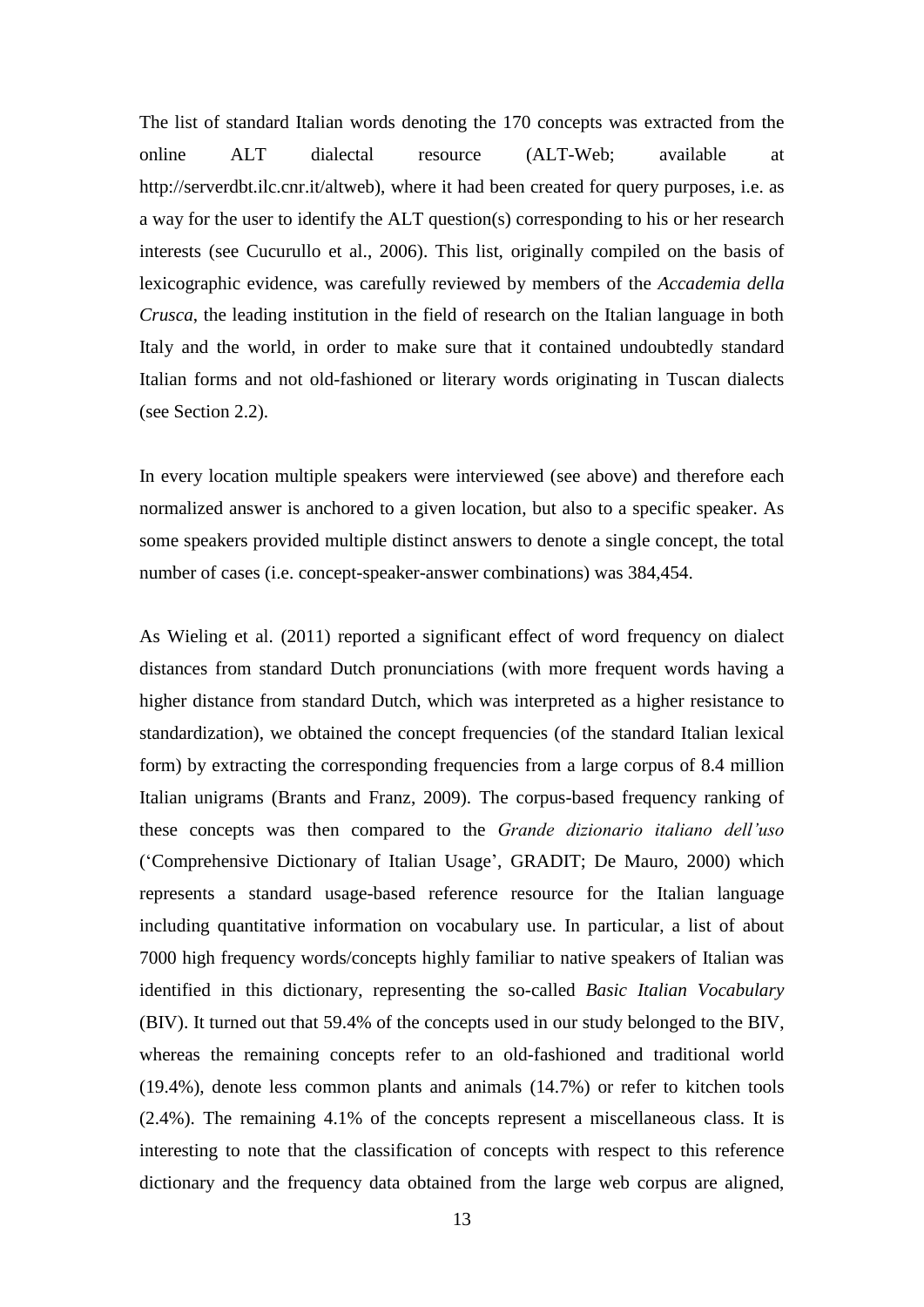with our most frequent concepts being in the BIV and the low frequent concepts typically corresponding to old-fashioned and traditional notions as well as less common plants and animals.

#### *3.2.Sociolinguistic data*

The speaker information we obtained consisted of the speaker's year of birth, the gender of the speaker, the education level of the speaker (ranging from 1: illiterate or semi-literate to 6: university degree; for this variable about 1.3% of the values were missing) and the employment history of the speaker (in nine categories: farmer; craftsman; trader or businessman; executive or auxiliary worker; knowledge worker, manager or nurse; teacher or freelance worker; common laborer or apprentice; skilled or qualified worker; or non-professional status such as student, housewife or retired). Furthermore, we obtained the year of recording for every location and we extracted demographic information about each of the 213 locations from a website with statistical information about Italian municipalities (Comuni Italiani, 2011). We extracted the number of inhabitants (in 1971 or 1981, whichever year was closer to the year when the interviews for that location were conducted), the average income (in 2005; which was the oldest information available), and the average age (in 2007; again the oldest information available) in every location. While the information about the average income and average age was relatively recent and may not precisely reflect the situation at the time when the dataset was constructed (between 1974 and 1986), the global pattern will probably be relatively similar.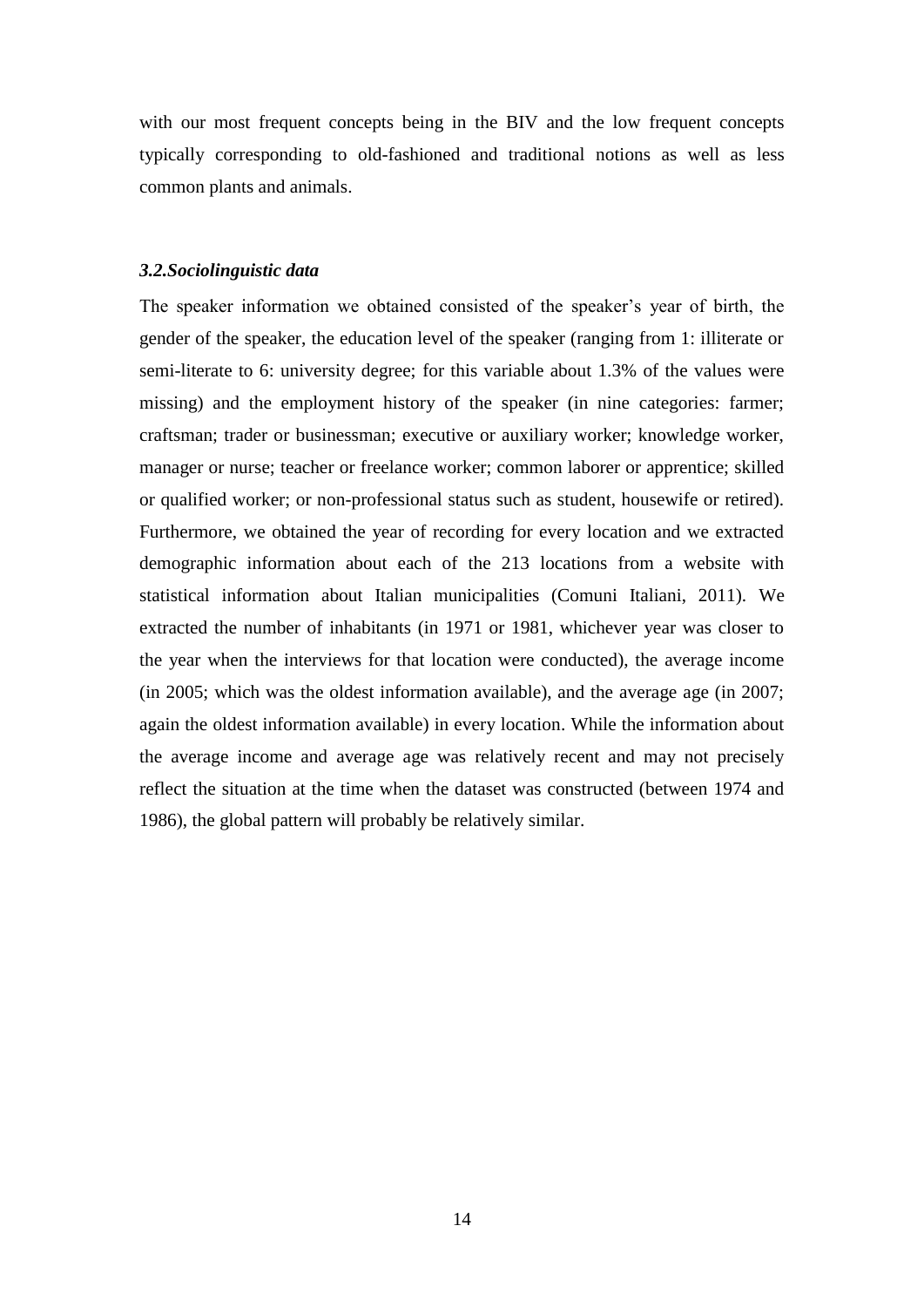| abete              | fir                                      | cipresso   | cypress             | maialino    | piglet                | ramaiolo                  | ladle                                            |
|--------------------|------------------------------------------|------------|---------------------|-------------|-----------------------|---------------------------|--------------------------------------------------|
| acacia             | acacia                                   | cispa      | eye gum             | mammella    | breast                | ramarro                   | green lizard                                     |
| acino              | grape                                    | cocca      | corner of<br>tissue | mancia      | tip                   | rana                      | frog                                             |
| acquaio            | sink                                     | coperchio  | cover               | manciata    | handful               | ravanelli                 | radishes                                         |
| albicocca          | apricot                                  | corbezzolo | arbutus             | mandorla    | almond                | riccio                    | hedgehog                                         |
| allodola           | lark                                     | corniolo   | dogwood             | mangiatoia  | manger                | <i>riccio</i> (castagna)  | chestnut<br>husk                                 |
| alloro             | laurel                                   | crusca     | bran                | matassa     | hank                  | ricotta                   | ricotta<br>cheese                                |
| anatra             | duck                                     | cuneo      | wedge               | matterello  | rolling pin           | rosmarino                 | rosemary                                         |
| angolo             | ext. angle                               | dialetto   | dialect             | melone      | melon                 | sagrato                   | churchyard                                       |
| anguria            | watermelon                               | ditale     | thimble             | mietitura   | harvest               | salice                    | willow                                           |
| ape                | bee                                      | donnola    | weasel              | mirtillo    | blueberry             | saliva                    | saliva                                           |
| arancia            | orange                                   | duna       | dune                | montone     | ram                   | salsiccia                 | sausage                                          |
| aromi              | aromas                                   | edera      | ivy                 | mortadella  | Italian<br>sausage    | scoiattolo                | squirrel                                         |
| aspide             | asp                                      | falegname  | carpenter           | Neve        | snow                  | scorciatoia               | shortcut                                         |
| bigoncia           | vat                                      | faraona    | guinea fowl         | nocciola    | hazelnut              | scrofa                    | sow                                              |
| borraccina         | moss                                     | fiammifero | match               | Oca         | goose                 | seccatoio                 | squeegee                                         |
| bottiglia          | bottle                                   | filare     | spin                | occhiali    | glasses               | sedano                    | celery                                           |
| <i>brace</i>       | embers                                   | formica    | ant                 | Orcio       | jar                   | segale                    | rye                                              |
| braciere           | brazier                                  | fragola    | strawberry          | orecchio    | ear                   | sfoglia                   | pastry                                           |
| braciola           | chop                                     | frangia    | fringe              | orzaiolo    | sty                   | siero                     | serum                                            |
| bruco              | caterpillar                              | frantoio   | oil mill            | Ovile       | sheepfold             | soprassata                | Tuscan<br>salami made<br>from the pig<br>(offal) |
| cachi              | khaki                                    | fregatura  | cheat               | ovolo       | royal agaric          | spazzatura                | garbage                                          |
| caglio             | rennet                                   | fringuello | finch               | padrino     | godfather             | spigolo                   | edge                                             |
| calabrone          | hornet                                   | frinzello  | badly done<br>darn  | pancetta    | bacon                 | stollo                    | haystack<br>pole                                 |
| calderaio          | tinker                                   | fronte     | front               | pancia      | belly                 | stoviglie                 | dishes                                           |
| calvo              | bald                                     | fuliggine  | soot                | panzanella  | Tuscan<br>bread salad | straccivendolo            | ragman                                           |
| camomilla          | chamomile                                | gazza      | magpie              | papavero    | poppy                 | susina                    | plum                                             |
| cantina            | cellar                                   | gelso      | mulberry            | pettirosso  | robin                 | tacchino                  | turkey                                           |
| capezzolo          | nipple                                   | ghiandaia  | jay                 | pigna       | cone                  | tagliere                  | chopping                                         |
| capocollo          | Tuscan cold<br>cut from pork<br>shoulder | ghiro      | dormouse            | pimpinella  | pimpernel             | talpa                     | board<br>mole                                    |
| caprone            | goat                                     | ginepro    | juniper             | pinolo      | pine seed             | tartaruga                 | tortoise                                         |
| carbonaio          | charcoal                                 | gomitolo   | ball                | pioppeto    | poplar<br>grove       | trabiccolo<br>(rotondo)   | dome frame<br>for bed<br>heating                 |
| cascino            | cheese mould                             | grandine   | hail                | pipistrello | bat                   | trabiccolo<br>(allungato) | elongated<br>frame for<br>bed heating            |
| castagnaccio       | chestnut cake                            | grappolo   | cluster             | polenta     | corn meal<br>mush     | trogolo                   | trough                                           |
| castagneto         | chestnut                                 | grattugia  | grater              | pomeriggio  | afternoon             | truciolo                  | chip                                             |
| cavalletta         | grasshopper                              | grillo     | cricket             | presine     | potholders            | tuono                     | thunder                                          |
| cetriolo           | cucumber                                 | idraulico  | plumber             | prezzemolo  | parsley               | uncinetto                 | crochet                                          |
| ciabatte           | slippers                                 | lampo      | flash               | Pula        | chaff                 | upupa                     | hoopoe                                           |
| ciccioli           | greaves                                  | lentiggini | freckles            | pulce       | flea                  | verro                     | boar                                             |
| ciliegia           | cherry                                   | lucertola  | lizard              | pulcino     | chick                 | vitalba                   | clematis                                         |
| cimice             | bug                                      | lumaca     | snail               | puzzola     | skunk                 | volpe                     | fox                                              |
|                    | belt for                                 |            |                     |             |                       |                           |                                                  |
| <i>cintura</i> (f) | woman                                    | madrina    | godmother           | radice      | root                  |                           |                                                  |
| <i>cintura</i> (m) | belt for man                             | maiale     | pig                 | raganella   | tree frog             |                           |                                                  |

Table 1. List of all 170 lexical items included in this study including their English translation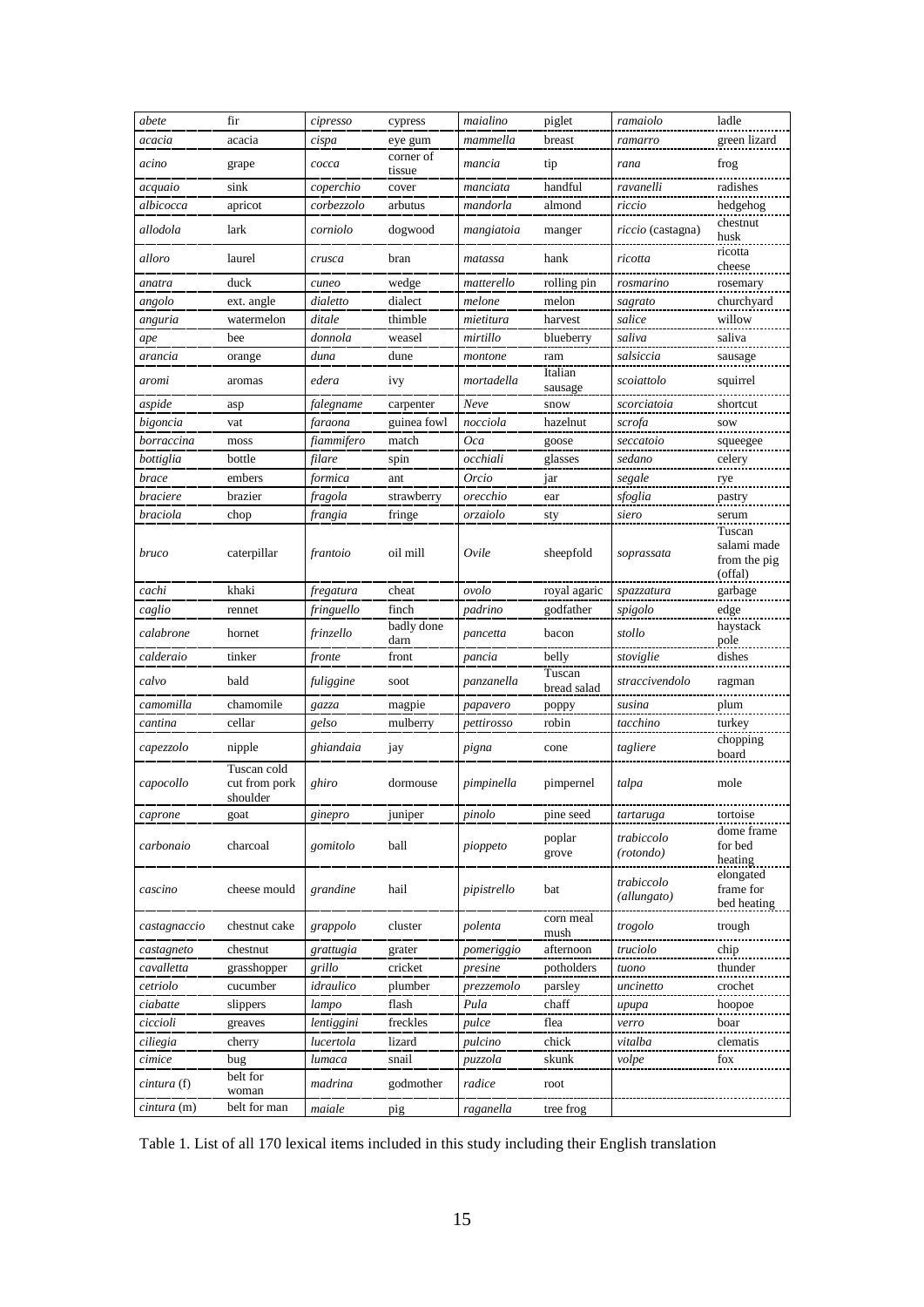#### **4. Methods**

#### *4.1. Modeling the role of geography: generalized additive modeling*

In contrast to a linear regression model in which a single predictor is linear in its effect on the dependent variable, in a generalized additive model (GAM) the assumption is relaxed so that the functional relation between a predictor and the response variable need not be linear. Instead, the GAM provides the user with a flexible toolkit for smoothing nonlinear relations in any number of dimensions. Consequently, the GAM is much more flexible than the simple linear regression model. In a GAM multiple predictors may be combined in a single smooth, yielding essentially a wiggly surface (when two independent variables are combined) or a wiggly hypersurface (when three or more independent variables are combined).

A GAM combines a standard linear model with regression coefficients  $\beta_0$ ,  $\beta_1$ , ...,  $\beta_k$ with smooth functions  $s()$  for one or more predictors:

$$
Y = \beta_0 + \beta_1 X_1 + \ldots + \beta_k X_k + s(X_i) + s(X_j, X_k) + \ldots
$$

A suitable option to smooth a single predictor is to use cubic regression splines. These fit piecewise cubic polynomials (functions of the form  $y = a + bx + cx^2 + dx^3$ ) to separate intervals of the predictor values. The transitions between the intervals (located at the knots) are ensured to be smooth as the first and second derivative are forced to be zero. The number of knots determines how smooth the curve is. Determining the appropriate amount of smoothing is part of the parameter estimation process.

To combine predictors which have the same scale (such as longitude and latitude), thin plate regression splines are a suitable choice. These fit a wiggly regression surface as a weighted sum of geometrically regular surfaces. When the predictors do not all have the same scale, tensor products can be used (Wood, 2006: 162). These define surfaces given marginal basis functions, one for each dimension of the smooth. The basis functions generally are cubic regression splines (but they can be thin plate regression splines as well) and the greater the number of knots for the different basis functions, the more wiggly the fitted regression surface will be. More information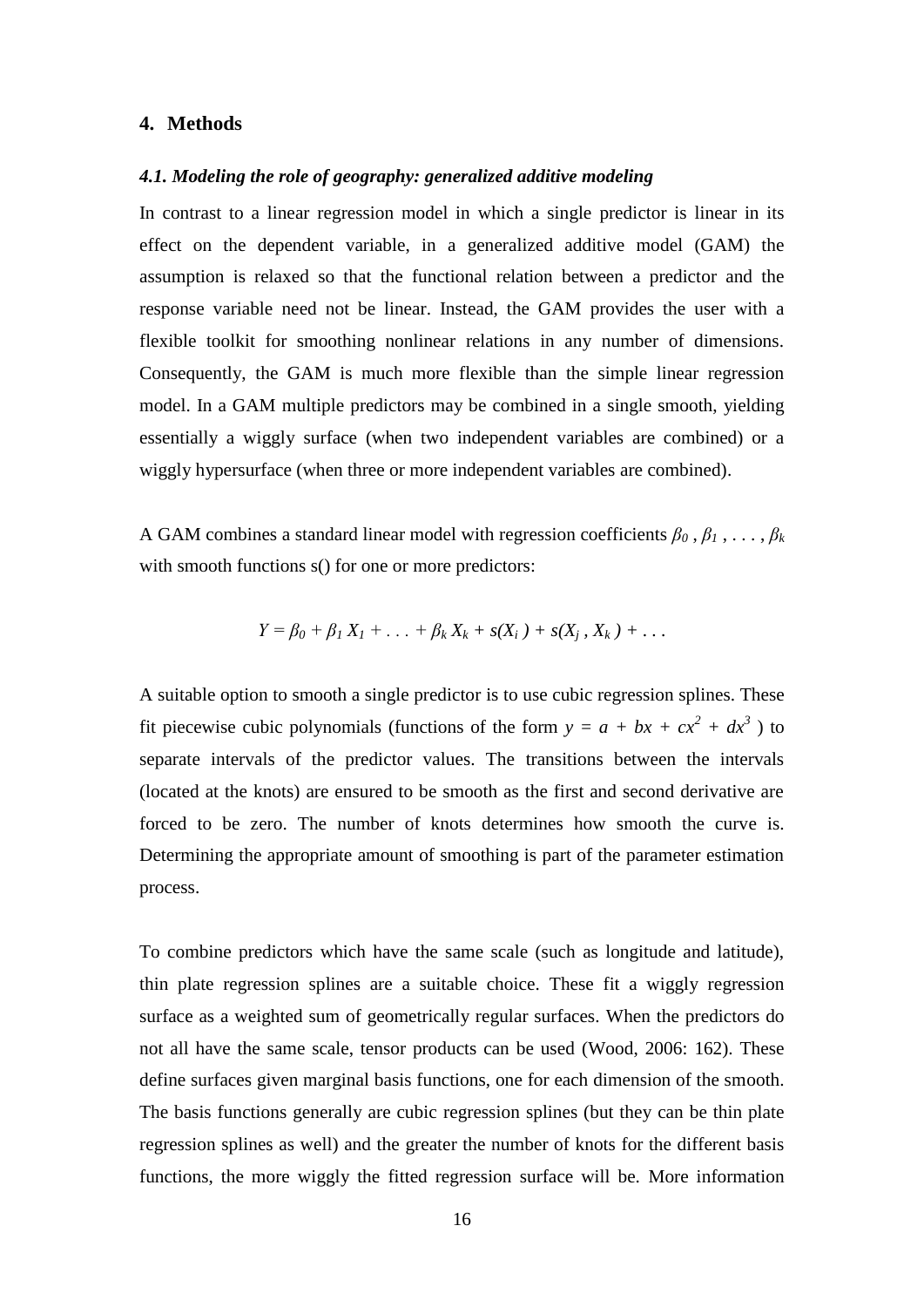about the tensor product bases (which are implemented in the mgcv package for R) is provided by Wood (2006; Ch. 4). For the interested reader, the appendix shows the function call used to fit the complete generalized additive mixed-effects regression model. A more extended introduction about the use of generalized additive modeling in linguistics can be found in Baayen et al. (2010).

As it turns out, a thin plate regression spline is a highly suitable approach to model the influence of geography in dialectology, as geographically closer varieties tend to be linguistically more similar (e.g., see Nerbonne, 2010) and the dialectal landscape is generally quite smooth (note, however, that the method also can detect steep transitions between nearby geographical positions). Wieling et al. (2011) also used a generalized additive model to represent the global effect of geography, as this measure is more flexible than using e.g., distance from a certain point (Jaeger et al., 2011). In this study, we will take a more sophisticated approach, allowing the effect of geography to vary for concept frequency and speaker age. Furthermore, we will use a generalized additive *logistic* model, as our dependent variable is binary (in line with standard sociolinguistic practice using Varbrul; Cedergren and Sankoff, 1974). Logistic regression does not model the dependent variable directly, but it attempts to model the probability (in terms of logits) associated with the values of the dependent variable. A logit is the natural logarithm of the odds of observing a certain value (in our case, a lexical form different from standard Italian). Consequently, when interpreting the parameter estimates of our regression model, we should realize that these need to be interpreted with respect to the logit scale (i.e. the natural logarithm of the odds of observing a lexical form different from standard Italian). More detailed information about logistic regression is provided by Agresti (2007)

As an illustration of the GAM approach, Figure 2 presents the global effect of geography on lexical differences with respect to standard Italian. The complex wiggly surface shown here was modeled by a thin plate regression spline (Wood, 2003), which was also used by Wieling et al. (2011). The (solid) contour lines represent isolines connecting areas which have a similar likelihood of having a lexical form different from standard Italian. Note that the values here represent log-odds values (as we use logistic regression) and should be interpreted with respect to being different from standard Italian. This means that lower values indicate a smaller likelihood of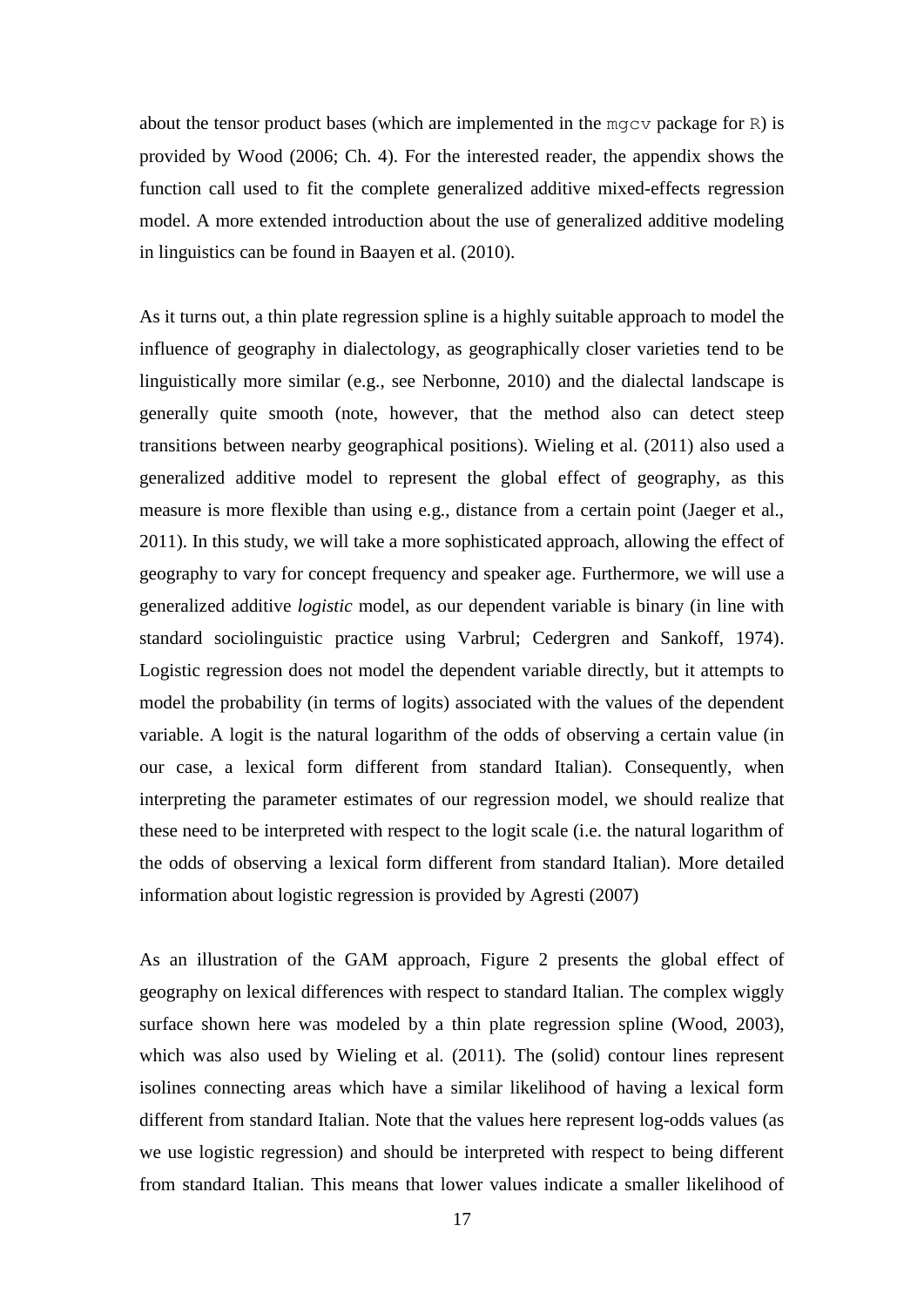being different (intuitively it is therefore easiest to view these values as a distance measure from standard Italian). Consequently, the value -0.1 indicates that in those areas the lexical form is more likely to match the Italian standard (the probability is 0.475 that the lexical form is *different* from the Italian standard form) and the value 0.1 indicates the opposite (the probability is 0.525 that the lexical form is different from the Italian standard form). Correspondingly, darker shades of gray indicate a greater likelihood of having lexical forms identical to those in standard Italian, while lighter shades of gray represent a greater likelihood of having lexical forms different from those in standard Italian. We can clearly see that locations near Florence (indicated by the black star) tend to have lexical variants more likely to be identical to the standard Italian form. This makes sense as Italian originated from the Tuscan dialect spoken in Florence. The 27.49 estimated degrees of freedom invested in this general thin plate regression spline were supported by a Chi-square value of 1581 (*p* < 0.001).



Figure 2. Contour plot for the regression surface of predicting lexical differences from standard Italian as a function of longitude and latitude obtained with a generalized additive model using a thin plate regression spline. The (black) contour lines represent isolines, darker shades of gray (lower values) indicate a smaller likelihood of having a lexical form different from standard Italian, while lighter shades of gray (higher values) represent locations with a greater likelihood of having a lexical form different from standard Italian. The black star marks the location of Florence. The white squares indicate combinations of longitude and latitude for which there is no (nearby) data.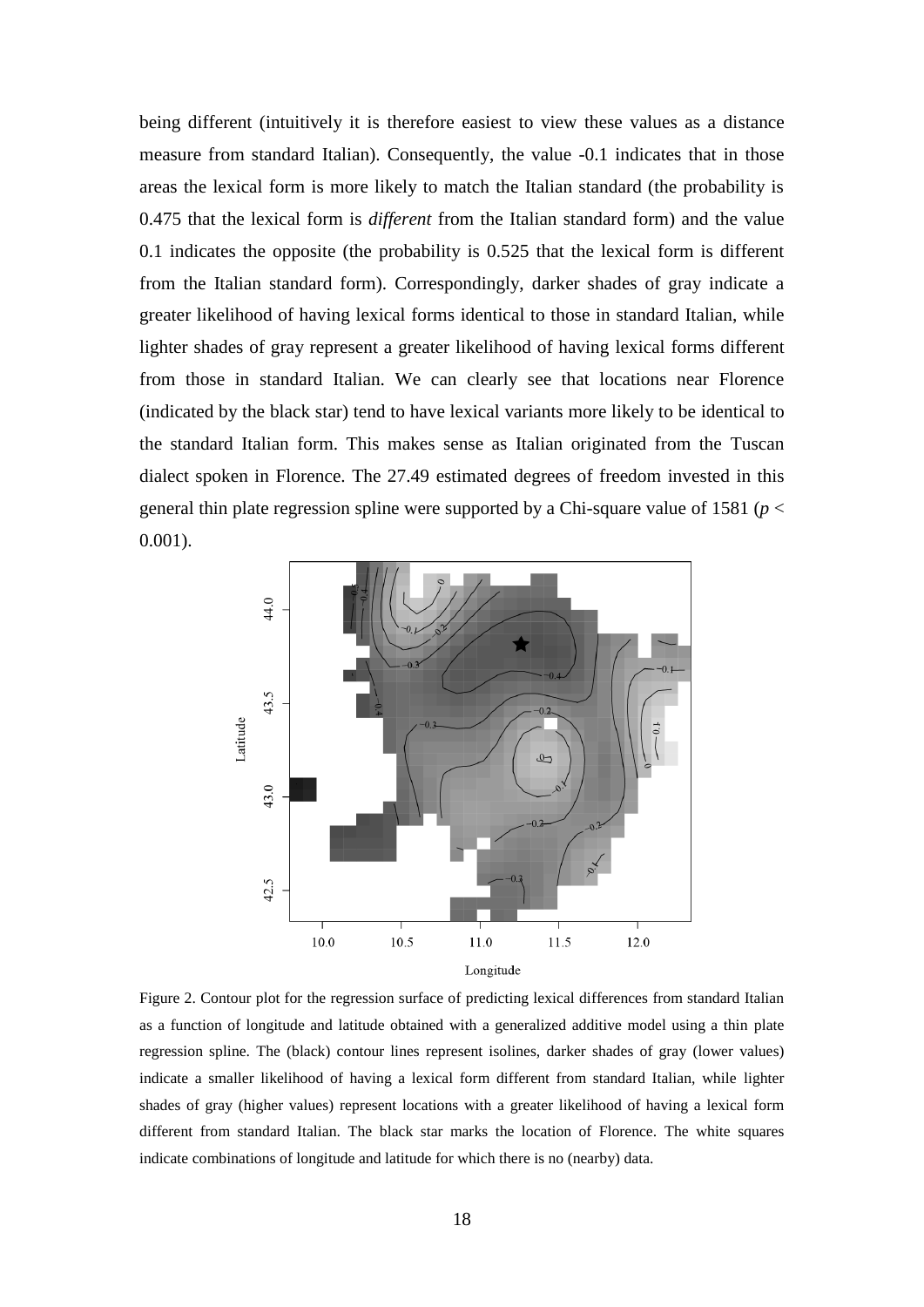As Wieling et al. (2011) found that the effect of word frequency on (Dutch) dialect distances varied per location, we initially created a three-dimensional smooth (longitude x latitude x concept frequency), allowing us to assess the concept frequency-specific geographical pattern of lexical variation with respect to standard Italian. For example, it might be that the geographical pattern presented in Figure 2, may hold for concepts having an average frequency, but might be somewhat different for concepts with a low as opposed to a high frequency. As our initial analyses revealed that this pattern varied depending on speaker age, we also included the speaker's year of birth in the smooth, resulting in a four-dimensional smooth (longitude x latitude x concept frequency x speaker's year of birth). We model this four-dimensional smooth by a tensor product. In the tensor product, we model both longitude and latitude with a thin plate regression spline (as this is suitable for combining isotropic predictors and also in line with the approach of Wieling et al., 2011), while the effect of concept frequency and speaker's year of birth are modeled by two separate cubic regression splines.

### *4.2. Mixed-effects modeling*

A generalized additive *mixed-effects* regression model distinguishes between fixed and random-effect factors. Fixed-effect factors have a small number of levels exhausting all possible levels (e.g., gender is either male or female). Random-effect factors, in contrast, have levels sampled from a much large population of possible levels. In our study, concepts, speakers and locations are random-effect factors, as we could have included many other concepts, speakers or locations. By including random-effect factors, the model can take the systematic variation linked to these factors into account. For example, some concepts will be more likely to be different from standard Italian than others (regardless of location) and some locations (e.g., near Florence) or speakers will be more likely to use lexical variants similar to standard Italian (across all concepts). These adjustments to the population intercept (consequently identified as 'random intercepts') can be used to make the regression formula more precise for every individual location and concept.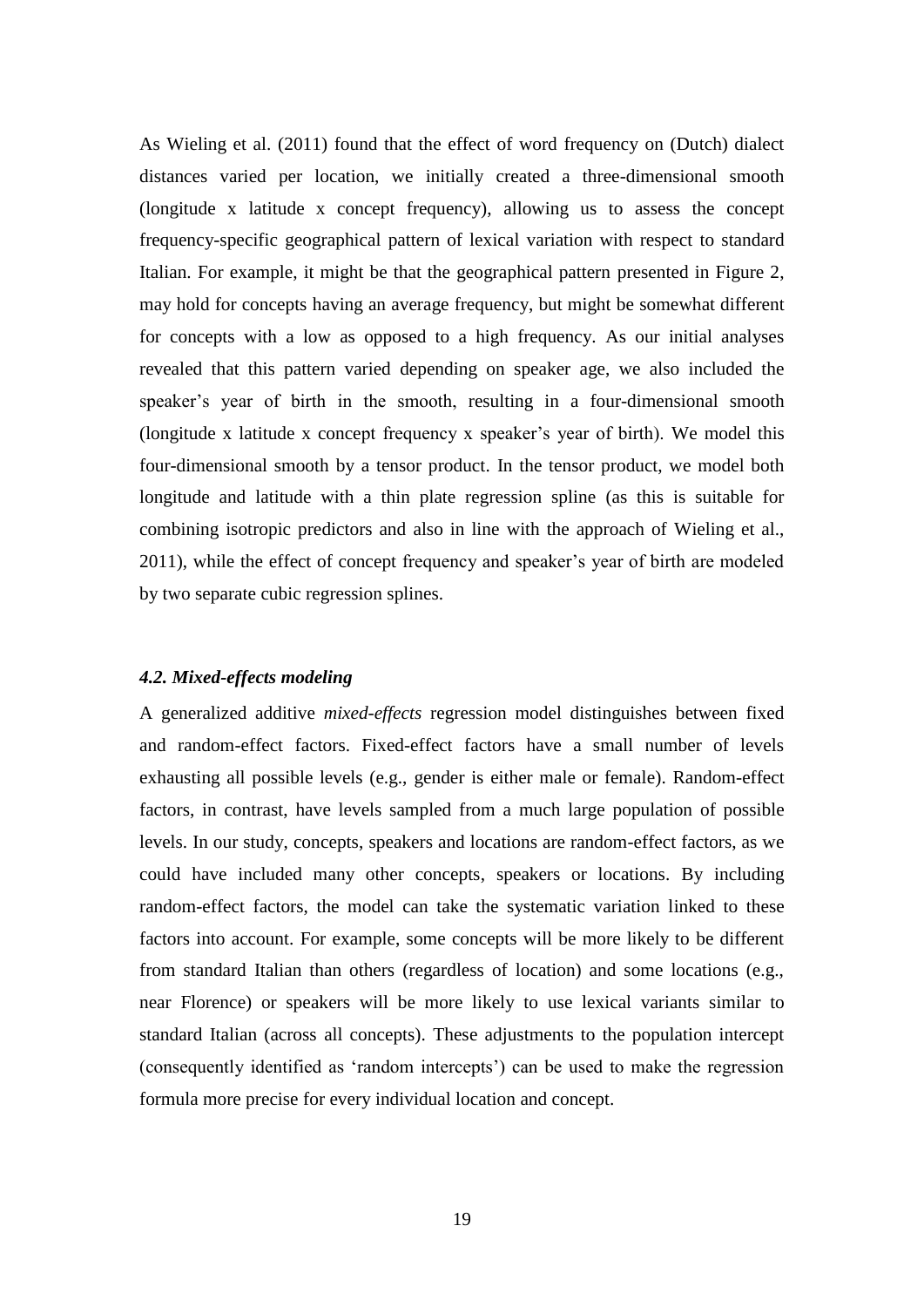It is also possible that there is variability in the effect a certain predictor has. For example, while the general effect of community size might be negative (i.e. larger communities have lexical variants more likely to match the standard Italian form), there may be significant variability for the individual concepts. While most concepts will follow the general pattern, some concepts could even exhibit the opposite pattern (i.e. being more likely to match the standard Italian form in smaller communities). In combination with the by-concept random intercepts, these by-concept random slopes make the regression formula for every individual concept as precise as possible. Furthermore, taking this variability into account prevents type-I errors in assessing the significance of the predictors of interest. The significance of random-effect factors in the model was assessed by the Wald test. More information and an introduction to mixed-effects regression models is provided by Baayen et al. (2008).

In our analyses, we considered the three aforementioned random-effect factors (i.e. location, speaker and concept) as well as several other predictors besides the (concept frequency and speaker age-specific) geographical variation. The additional speakerrelated variables we included were gender, education level and employment history (coded in 9 binary variables denoting if a speaker has had each specific job or not). The demographic variables we investigated were community size, average community age, average community income, and the year of recording.

To reduce the potentially harmful effect of outliers, several numerical predictors were log-transformed (i.e. community size, average age, average income, education level and concept frequency). We scaled all numerical predictors by subtracting the mean and dividing by the standard deviation in order to facilitate the interpretation of the fitted parameters of the statistical model.

### *4.3. Combining mixed-effects regression and generalized additive modeling*

In contrast to the approach of Wieling et al. (2011), where they first created a separate generalized additive model (similar to the one illustrated in Figure 2) and used the fitted values of this model as a predictor in a mixed-effects regression model, we are able to create a single generalized additive mixed-effects regression model, which estimates all parameters simultaneously. As the software to construct a generalized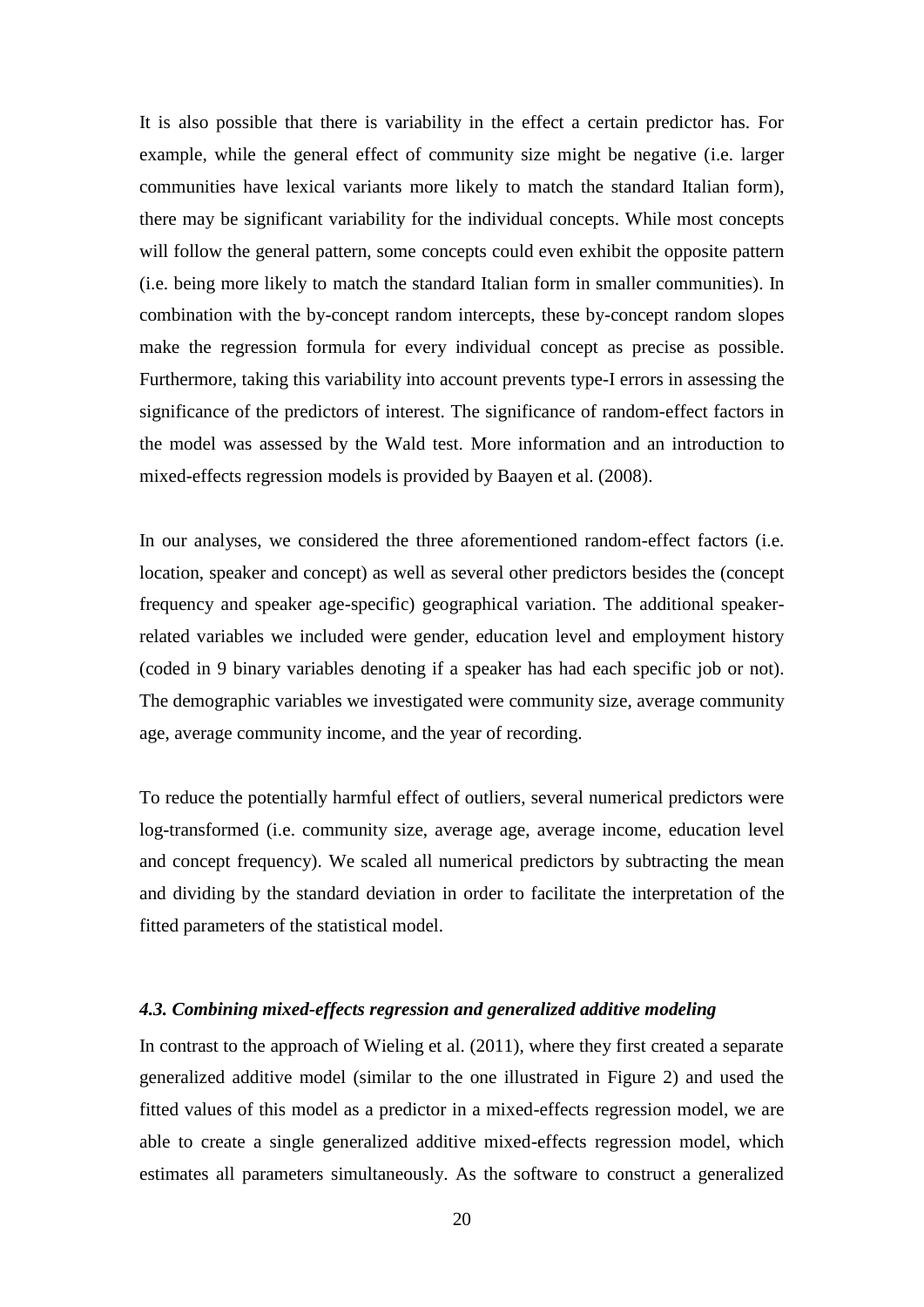additive model is continuously evolving, this approach was not possible previously. The specification of our generalized additive mixed-effects regression model using the mgcv package for R is shown in the appendix.

# **5. Results**

 $\overline{a}$ 

We fitted a generalized additive mixed-effects logistic regression model, step by step removing predictors that did not contribute significantly to the model. In the following we will discuss the specification of the model including all significant predictors and verified random-effect factors.

Our response variable was binary with a value of 1 indicating that the lexical form was different from the standard Italian form and a value of 0 indicating that the lexical form was equal to standard Italian. The coefficients and the associated statistics of the significant fixed-effect factors and linear covariates are presented in Table 2. To allow a fair comparison of the effects of all predictors, we included a measure of effect size by specifying the increase or decrease of the likelihood of having a non-standard Italian lexical form (in terms of logits) when the predictor increased from its minimum to its maximum value. Table 3 presents the significance of the fourdimensional smooth term (modeling the concept frequency and speaker agedependent geographical pattern) and Table 4 lists the significant random-effects structure of our model. **1**

To evaluate the goodness of fit of the final model (see Tables 2 to 4), we used the index of concordance *C*. This index is also known as the receiver operating characteristic curve area 'C' (see, e.g., Harrell, 2001). Values of *C* exceeding 0.8 are generally regarded as indicative of a successful classifier. According to this measure, the model performed well with  $C = 0.82$ .

<sup>&</sup>lt;sup>1</sup> The effect of removing the morphological variation (see Section 3.1) was relatively limited, as the results on the basis of the original data were mainly identical to the results shown in Tables 3, 4 and 5 (where morphological variation was removed). The only difference was that in the dataset including the morphological variation speakers who had a teaching or freelance profession were significantly (*p* < 0.05) more likely to use a standard Italian form than those who had another profession. This variable was not significant  $(p = 0.12)$  in the further normalized data (i.e. abstracting away from morphological as well as formal variation).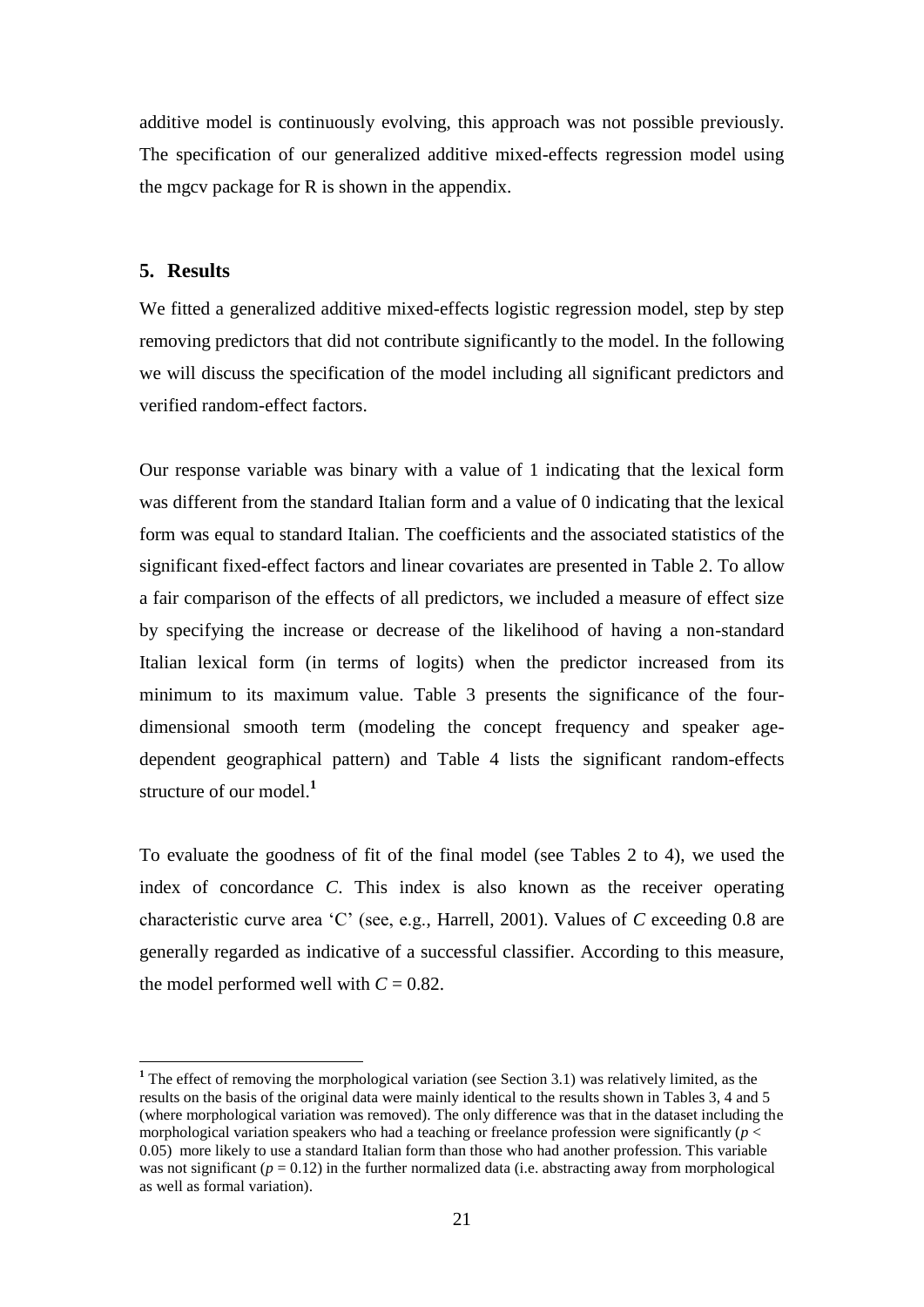|                       | Estimate  | Std. error | $z$ -value | $p$ -value | Eff. size |
|-----------------------|-----------|------------|------------|------------|-----------|
| Intercept             | $-0.4184$ | 0.1266     | $-3.306$   | < 0.001    |           |
| Community size (log)  | $-0.0587$ | 0.0224     | $-2.621$   | 0.009      | $-0.3689$ |
| Male gender           | 0.0378    | 0.0128     | 2.948      | 0.003      | 0.0378    |
| Farmer profession     | 0.0458    | 0.0169     | 2.711      | 0.007      | 0.0458    |
| Education level (log) | $-0.0684$ | 0.0126     | $-5.433$   | < 0.001    | $-0.2762$ |

Table 2. Significant parametric terms of the final model. A positive estimate indicates that a higher value for this predictor increases the likelihood of having a non-standard Italian lexical form, while a negative estimate indicates the opposite effect. Effect size indicates the increase or decrease of the likelihood of having a non-standard Italian lexical form when the predictor value increases from its minimum to its maximum value (i.e. the complete range).

|                                 | Est. d.o.f. Chi. sq. $p$ -value |      |         |
|---------------------------------|---------------------------------|------|---------|
| Geography x concept frequency x | 227.79                          | 3283 | < 0.001 |
| speaker's year of birth         |                                 |      |         |

Table 3. Significant smooth term of the final model. The estimated degrees of freedom of the smooth term is indicated, as well as its significance in the model. Figure 3 shows the visualization.

| Factors  | Random effects                      | Std. dev. | <i>p</i> -value |
|----------|-------------------------------------|-----------|-----------------|
| Speaker  | Intercept                           | 0.0108    | 0.006           |
| Location | Intercept                           | 0.1879    | < 0.001         |
| Concept  | Intercept                           | 1.5962    | < 0.001         |
|          | Year of recording                   | 0.2838    | < 0.001         |
|          | Community size (log)                | 0.1787    | < 0.001         |
|          | Average community income (log)      | 0.2661    | < 0.001         |
|          | Average community age (log)         | 0.2414    | < 0.001         |
|          | Farmer profession                   | 0.1027    | < 0.001         |
|          | Executive or auxiliary worker prof. | 0.0654    | < 0.001         |
|          | Education level (log)               | 0.1256    | < 0.001         |
|          | Male gender                         | 0.0802    | < 0.001         |

Table 4. Significant random-effect parameters of the final model. The standard deviation indicates the amount of variation for every random intercept and slope.

### *5.1.Geographical variation and lexical predictors*

Inspecting Table 3, it is clear that geography is a very strong predictor, and it varied significantly with concept frequency and speaker age. We validated that the geographical pattern was necessary by comparing the AIC values (Akaike Information Criterion – the AIC indicates the relative goodness of fit of the model, with lower values signifying an improved model; Akaike, 1974). Including geography was necessary as the AIC for a model without geography (but including all predictors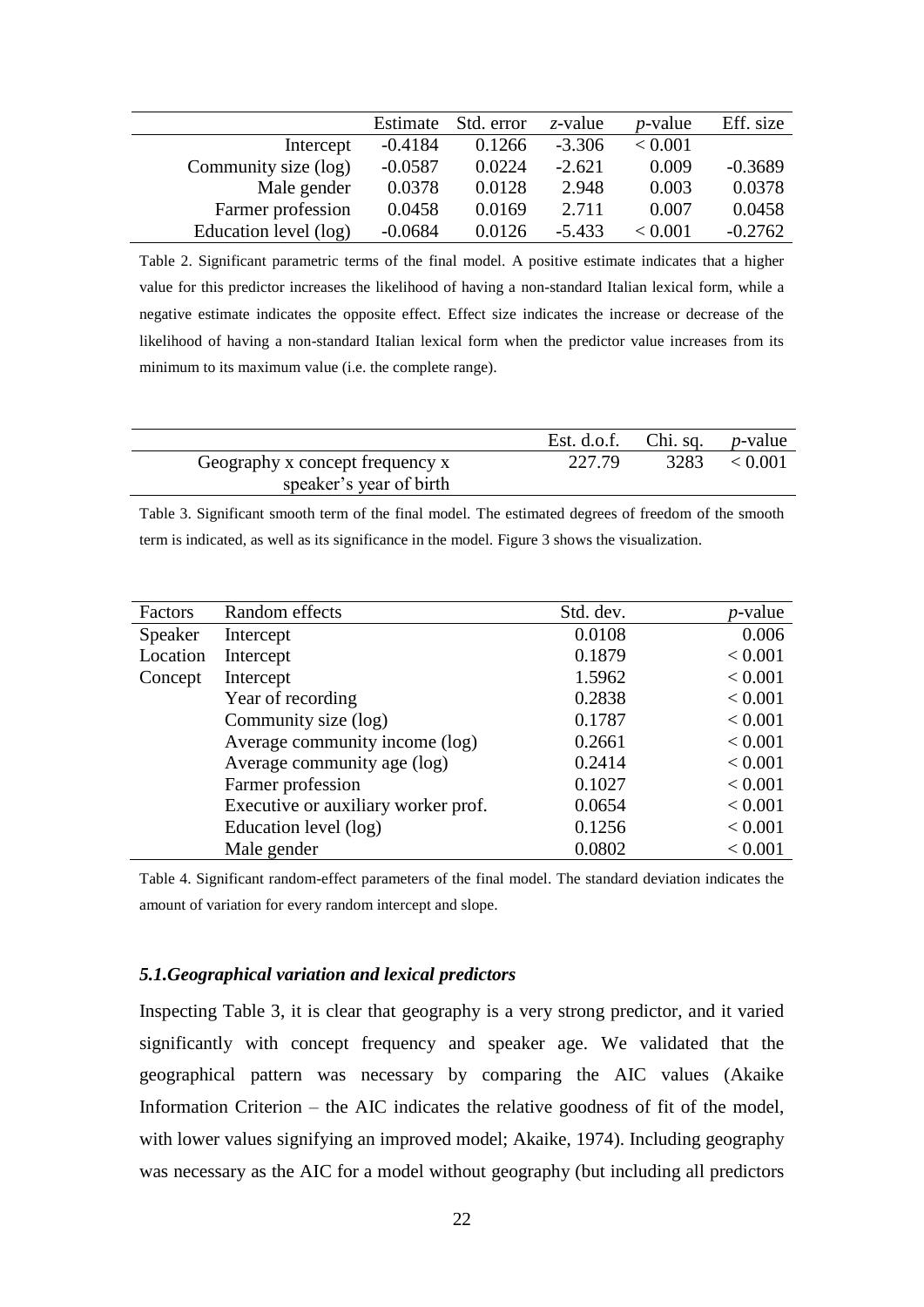and random-effect factors shown in Table 2 and Table 4) was  $\ldots$ , whereas the AIC for the model including a simple geographical smooth decreased (i.e. improved) to 392903. Furthermore, varying the geographical effect by speaker age further reduced the AIC to 392727, while varying it by word frequency resulted in an AIC of 390683. The best model (with an AIC of 390474) was obtained when the geographical effect varied depending on word frequency and speaker age. Figure 3 visualizes the geographical variation related to concept frequency and speaker age. Lighter shades of gray indicate a greater likelihood of having a lexical form different from standard Italian.

The three graphs to the left present the geographical patterns for the older speakers, while those to the right present the geographical patterns for the younger speakers. When going from the top to bottom, the graphs show the geographical pattern for increasing concept frequency.

The first observation is that all graphs show the same general trend according to which speakers from Florence (marked by the star) or the area immediately surrounding it are more likely to use a standard Italian form than the speakers from the more peripheral areas. This makes sense as standard Italian originated from Florence. Note, however, that the likelihood of using a standard Italian form varies significantly depending on the age of the speakers and the frequency of concepts.

With respect to the age of the speakers, comparing the left and right graphs yields a straightforward pattern: in all cases, the right graphs are much darker than the left ones, indicating that the younger speakers are much more likely to use a standard Italian form. Whereas the right graphs can thus be taken to reflect the standardizing effect deriving from the increased use of the standard Italian language, the left graphs are closer to the original pattern of Tuscan dialect variation characterized by a more limited influence of the standard language. This can be seen as following from the fact that the older ALT speakers were born between the end of the 19th century and the beginning of the 20th century. The two series of graphs can thus be seen as separate windows on different stages of the spreading of standard Italian in a region where the relationship between dialect and standard language is particularly complex due to the 'parental' relationship linking the two.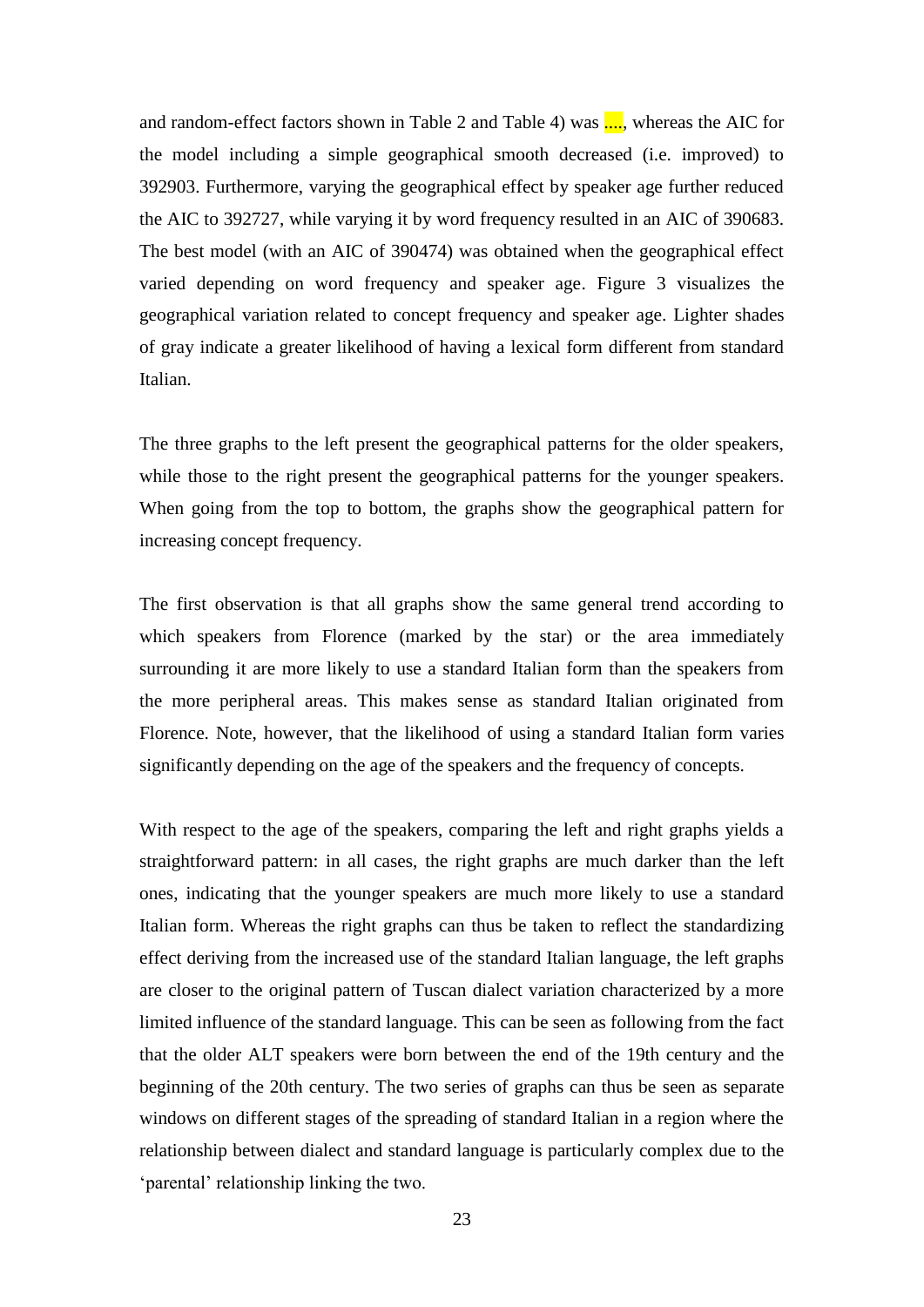Let us now consider the effect of concept frequency. For the older speakers, we observe that the lexicalizations of high frequency concepts are less likely to be identical to standard Italian than those of low frequency concepts (i.e. the graph of the high frequency concepts is lighter than the graph of the low frequency concepts).

As the standard language also influences dialectal variation in older speakers, the left graphs in Figure 3 show that this is less effective for the higher frequency words. This is in line with previous research of Pagel et al. (2007), who found that words denoting frequently used concepts are less prone to be replaced (possibly because they are better entrenched in memory and therefore more resistant to lexical replacement). Furthermore, Wieling et al. (2011) also reported a resistance to standardization for high frequency words in Dutch dialects.

For the low frequency concepts, older speakers are more likely to use the standard Italian word. This, in our opinion, should not be seen as the result of standardization (at least in the majority of cases), but rather of the fact that low frequency concepts in our dataset typically belong to an obsolete, progressively disappearing rural world (some examples are *bigoncia* 'vat', *seccatoio* 'squeegee', and *stollo* 'haystack pole'). In this case the specific terms used in central Tuscan dialects to refer to these concepts are part of the standard Italian vocabulary.

The results recorded for older speakers suggest that the overlap between dialectal and standard lexical forms in Tuscany is not evenly distributed according to concept frequency. Overlap with standard Italian was most common for low frequency concepts, whereas high frequency concepts were more likely to be different from standard Italian. However, an in-depth explanation of the reasons underlying this state of affairs would require further analysis and data and therefore goes beyond the scope of this paper.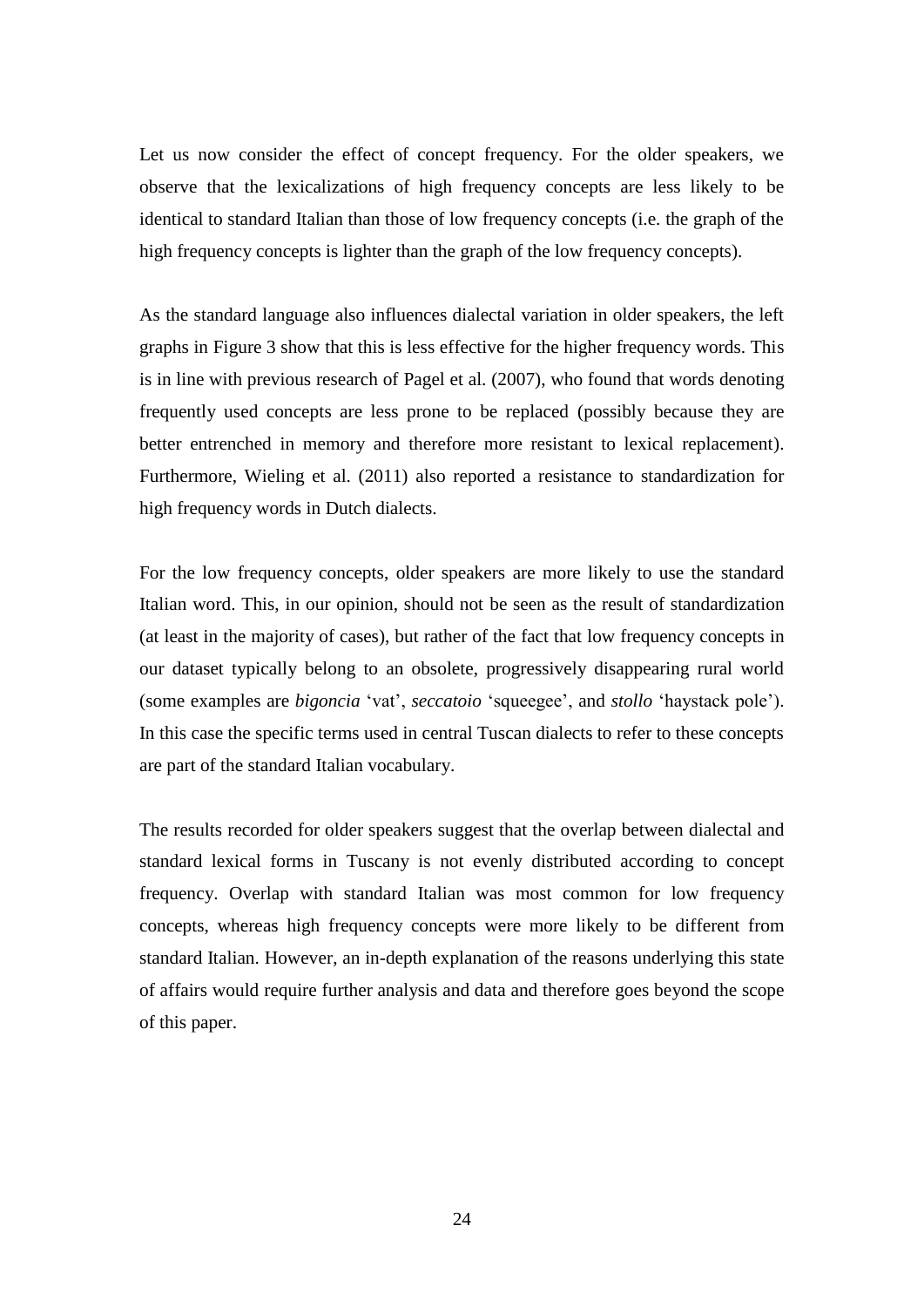

Figure 3. Contour plots for the regression surface of predicting lexical differences from standard Italian as a function of longitude, latitude, concept frequency, and speaker age obtained with a generalized additive model. The (black) contour lines represent isolines, darker shades of gray (lower values)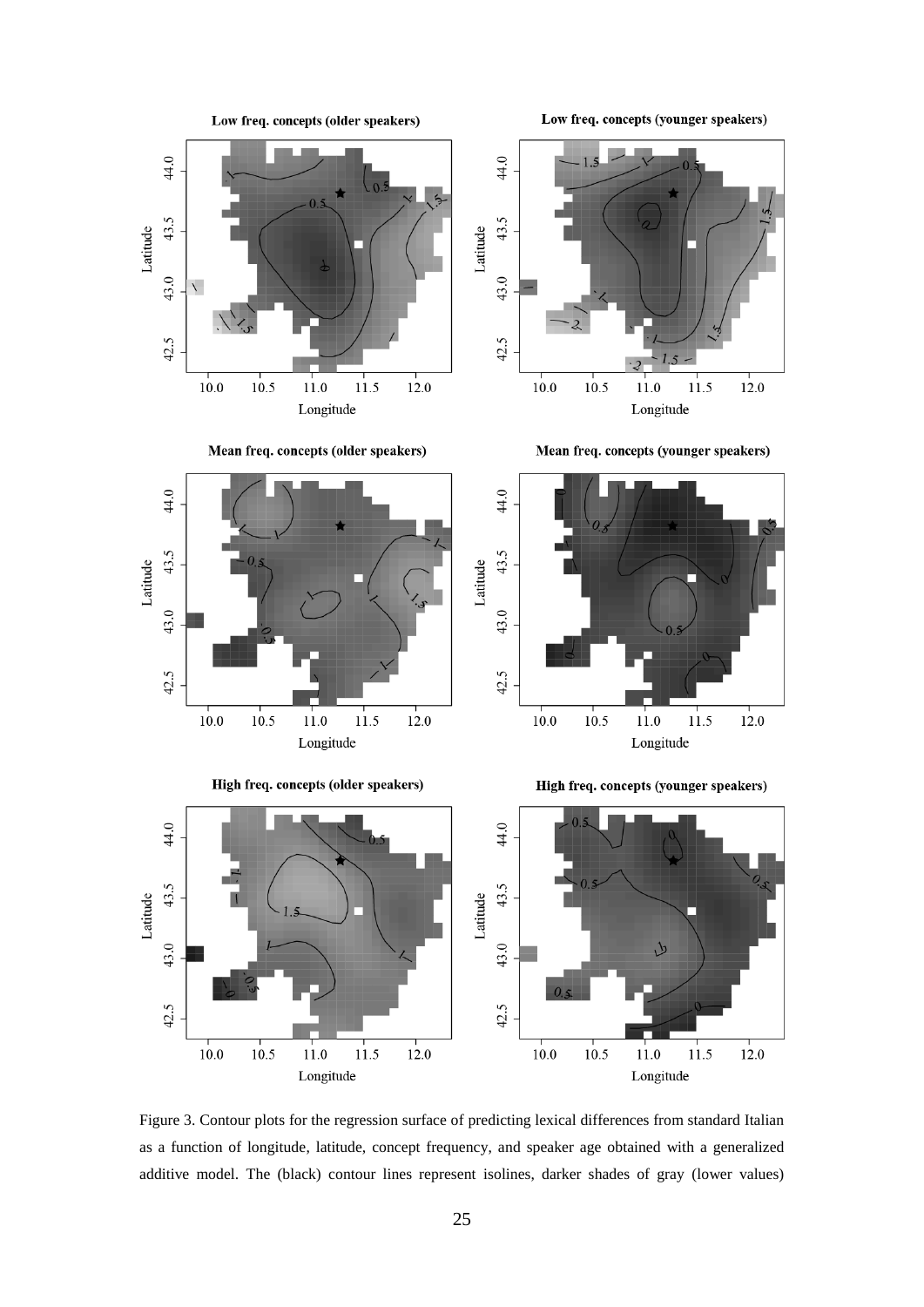indicate a smaller lexical 'distance' from standard Italian (i.e. a smaller likelihood of having a lexical form different from standard Italian), while lighter shades of gray (higher values) represent locations with a larger lexical 'distance' from standard Italian. The star marks the location of Florence. The left plots visualize the results for older speakers (two standard deviations below the mean year of birth of 1931, i.e. 1888), while the right plots show those for the younger speakers (two standard deviations above the mean year of birth of 1931, i.e. 1975). The top row visualizes the contour plots for low frequency concepts (two standard deviations below the mean), the middle row for concepts having the mean frequency, and the bottom row for high frequency concepts (two standard deviations above the mean). The white squares in each graph indicate combinations of longitude and latitude for which there is no (nearby) data. See the text for interpretation.

For the younger speakers, a slightly different pattern can be observed. While the high frequency concepts are less likely to be identical to standard Italian than the mean frequency concepts (due to high frequency concepts being more resistant to change; Pagel et al., 2007), the low frequency concepts are also less likely to be identical to standard Italian. A possible explanation for this pattern is that, as previously stated, the low frequency concepts mostly consist of words from a disappearing rural world. Younger speakers might lack specific words for denoting these concepts and use more general terms instead (mismatching with the standard Italian form).

To conclude, we can state that the patterns of lexical choice between standard Italian and dialect by Tuscan speakers visually represented in Figure 3 do not purely show the effect of the standard Italian language on the Tuscan varieties, but also the complex diachronic relationship holding between the Florentine variety and the standard Italian language.

#### *5.2. Speaker-related predictors*

When inspecting Figure 3, it is clear that older speakers were much more likely to use forms different from standard Italian than younger speakers. This result is not unexpected as younger speakers tend to converge to standard Italian. In addition, we found clear support for the significance of gender. Men were much more likely to use non-standard forms than the standard Italian form. This finding is also not surprising, given that men generally use a higher frequency of non-standard forms than women (Cheshire, 2002). Analogous gender differences were reported for Tuscany by Cravens and Giannelli (1995) for what concerns the spread of intervocalic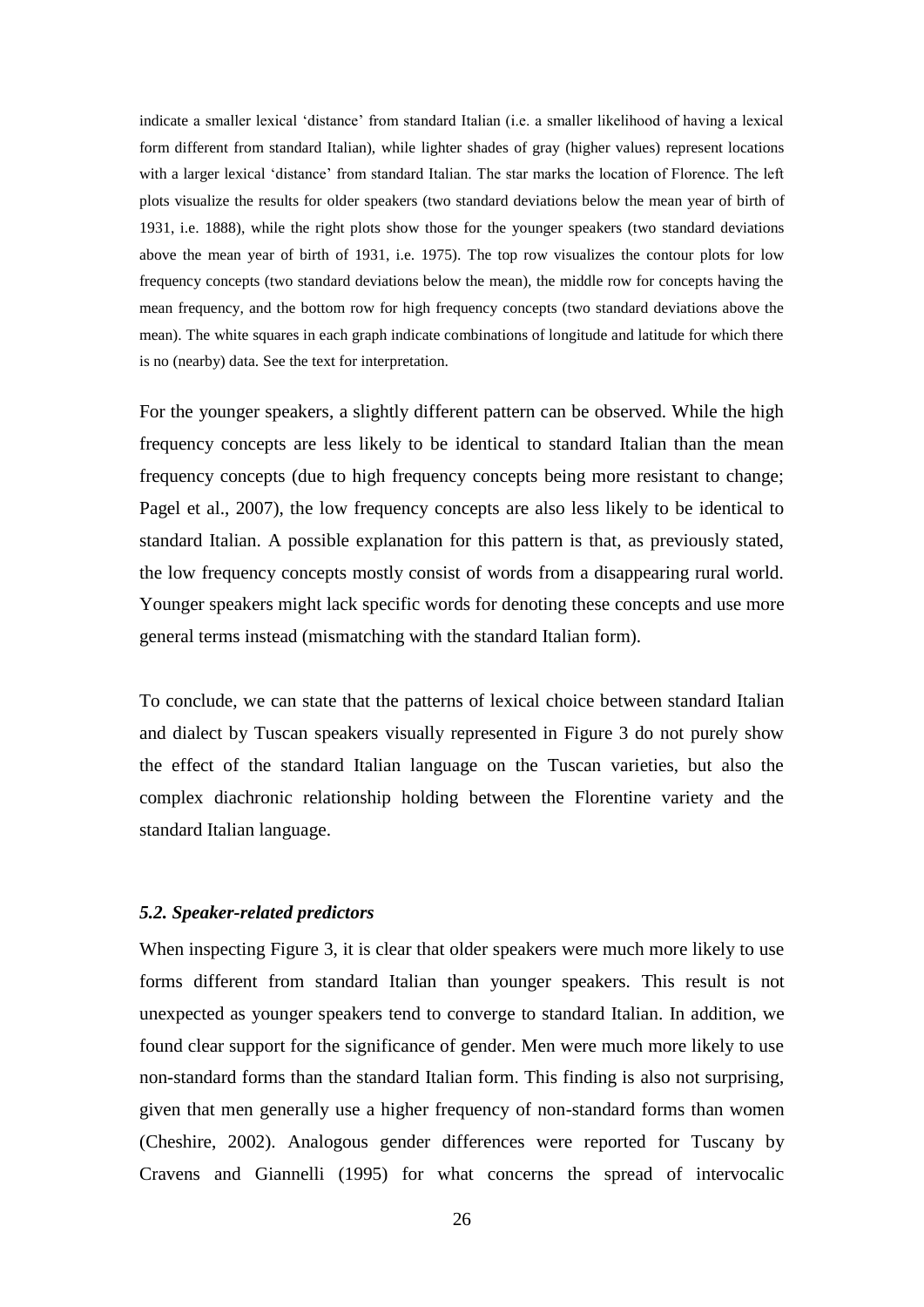spirantization of /p/, /t/ and /k/ (i.e. the so-called Tuscan *gorgia*) as well as by Binazzi (1996) with respect to the use of dialectal words as opposed to standard Italian in Florence. Similarly, farmers were also found to be more likely to use non-standard forms. A reasonable explanation for this is that people living in rural areas (as farmers tend to do, given the nature of their work) generally favor non-standard forms and are less exposed to other language varieties (e.g., Chambers and Trudgill, 1998). The final significant speaker-related variable was education level. Higher educated speakers used forms more likely to be identical to the Italian standard. Again, this finding is not unforeseen as higher educated people tend to use more standard forms (e.g., Gorman, 2010).

As shown in Table 4, the effect of all speaker-related variables varied per word. For example, Figure 4 shows the effect of education level per word. Words such as *upupa*  'hoopoe' (a bird species) and *abete* 'fir' follow the general pattern (with higher educated speakers being more likely to use a standard form), while words such as *verro* 'boar' and *cocca* 'corner of a tissue' show the opposite behavior (with less educated people being more likely to use the standard form). As remarked before, taking these by-concept random slopes into account allows us to more reliably assess the general effect of the fixed-effect predictors.

## *5.3.Demographic predictors*

Of all demographic predictors (i.e. the community size, the average community income and the average community age) only the first was a significant predictor in the general model. Larger communities were more likely to have a lexical variant identical to standard Italian (i.e. the estimate in Table 2 is negative). A possible explanation for this finding is that people tend to have weaker social ties in urban communities, which causes dialect leveling (Milroy, 2002), i.e. socially or locally marked variants tend to be leveled in favor of the standard language in conditions of social or geographical mobility and the resulting dialect contact.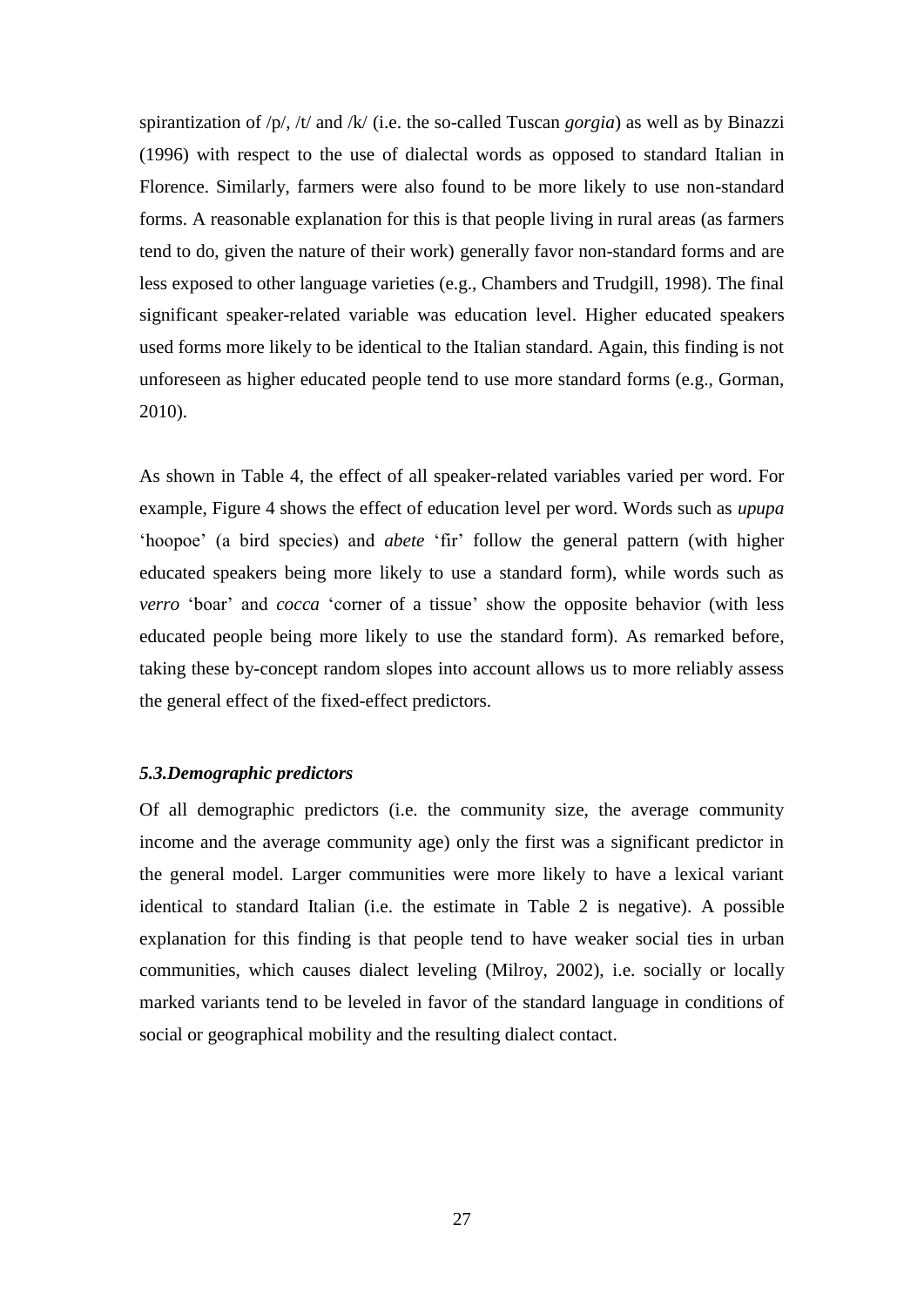

Concepts sorted by the effect of education level

Figure 4. By-concept random slopes of education level. The concepts are sorted by the value of their education level coefficient (i.e. the effect of education level of the speakers). The strongly negative coefficients (bottom left) are associated with concepts that are more likely to be identical to standard Italian for higher educated speakers, while the positive coefficients (top right) are associated with concepts that are more likely to be different from standard Italian for higher educated speakers. The model estimate (see Table 2) is indicated by the dashed line.

The other demographic predictors, average age and average income, were not significant in the general model. In the study of Wieling et al. (2011) on Dutch dialects, average age was identified as a significant predictor of pronunciation distance from standard Dutch, while average income was not. The effect of average community age may be less powerful in our study, because we also included speaker age (which is much more suitable to detect the influence of age). In line with Wieling et al. (2011), the effect of average income pointed to a negative influence (with richer communities having lexical variants closer to the standard), but not significantly so (*p*   $= 0.5$ ). Also note that year of recording was not significant as a fixed-effect predictor in the general model, which is likely caused by the relatively short time span (with respect to lexical change) in which the data was gathered.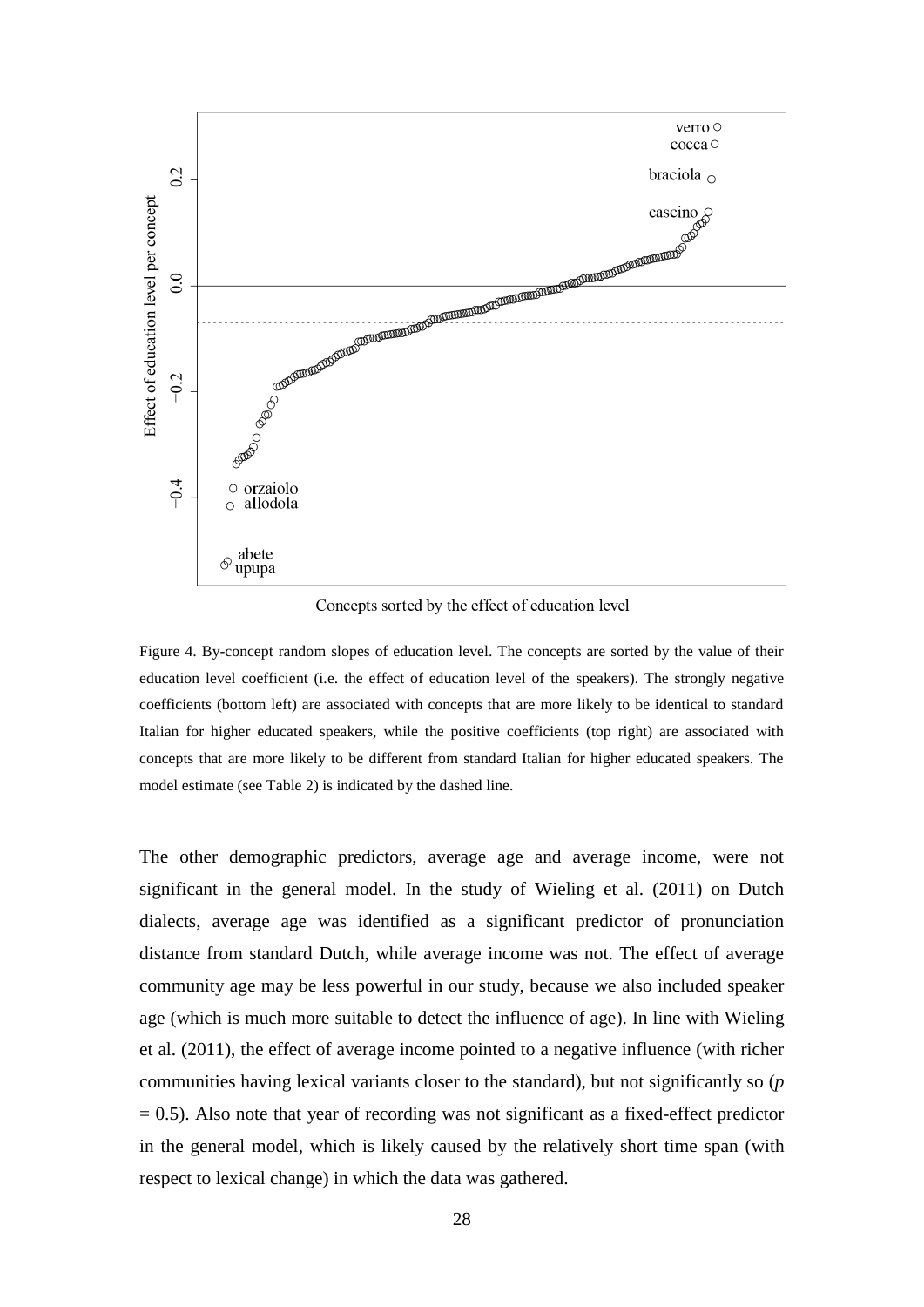All demographic variables (i.e. community size, average income and average age) as well as year of recording showed significant by-concept variation. For example, Figure 5, illustrating the effect of community size, shows some concepts (e.g., *trabiccolo* 'elongated frame for bed heating' and *mirtillo* 'blueberry') which are more likely to be identical to standard Italian in larger communities (i.e. consistent with the general pattern; the model estimate is indicated by the dashed line), while others behave in completely opposite fashion (i.e. *frinzello* 'badly done darn' and *nocciola* 'hazelnut') and are more likely to be different from standard Italian in larger communities.



#### Concepts sorted by the effect of community size

Figure 5. By-concept random slopes of community size. The concepts are sorted by the value of their community size coefficient (i.e. the effect of community size). The strongly negative coefficients (bottom left) are associated with concepts that are more likely to be identical to standard Italian in larger communities, while the positive coefficients (top right) are associated with concepts that are more likely to be different from standard Italian in larger communities. The model estimate (see Table 2) is indicated by the dashed line.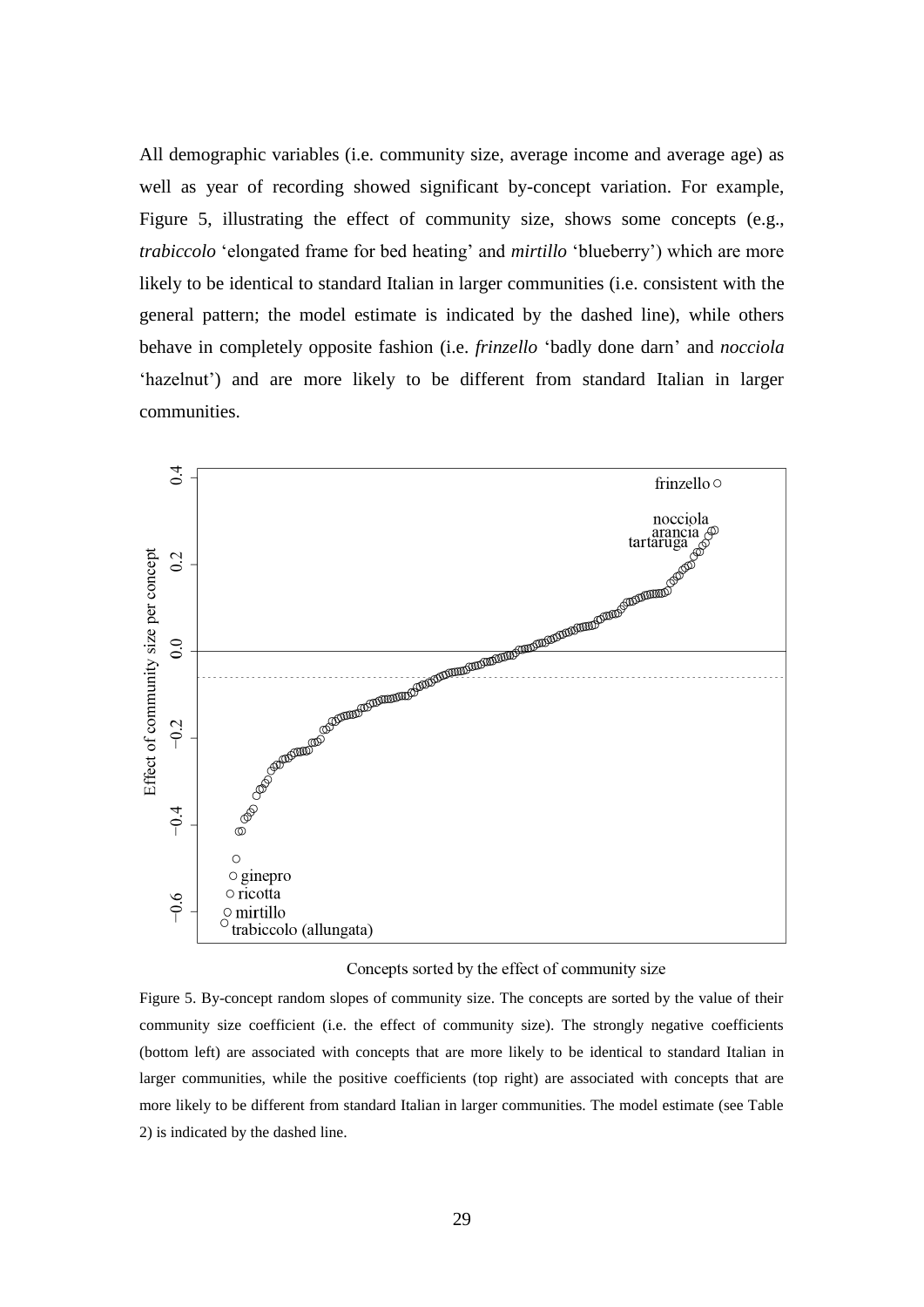## **6. Discussion**

In this study we have used a generalized additive model to identify the factors influencing the lexical choice of Tuscan speakers between dialect and standard Italian forms. We found clear support for the importance of speaker gender, speaker education level, speaker profession (i.e. being a farmer), community size, as well as geography, which varied significantly depending on concept frequency and speaker age. In addition, we illustrated that the mixed-effects regression approach enabled a detailed investigation of individual concepts. By simultaneously capturing the diatopic, diastratic and diachronic (though restricted to only a few generations) dimensions of variation and by permitting the analysis of individual linguistic features, we can claim that the proposed method is successful in combining the dialectometric and sociolinguistic perspectives in the analysis of dialectal lexical data.

The method was tested on a challenging case study focusing on the complex relationship between Tuscan dialects and standard Italian on the basis of the data gathered for the *Atlante Lessicale Toscano*, which turned out to offer an interesting and unique window into the complex interplay of diachronic and synchronic variation. The results which have emerged from our analysis of the ALT corpus shed new light on the typology, impact and role of a wide range of factors underlying the lexical choices by Tuscan speakers. Previous studies, based both on individual words (Giacomelli and Poggi Salani, 1984) and on aggregated data (Montemagni, 2008), provided a flat view according to which Tuscan dialects overlap most closely with standard Italian in the area around Florence, with expansions in different directions and in particular towards the southwest. Montemagni's (2008) aggregate analysis illustrated that a higher likelihood of using standard Italian was connected with speaker age and geographical coverage of words. In this study, however, a more finely articulated picture emerged. For example, we have shown that concept frequency also plays an important role, with more frequent concepts being more resistant to change.

On the demographic side, apart from observing that younger speakers were more likely to use forms identical to standard Italian, we found a significant effect of speaker gender, profession and education level (with male speakers, lower educated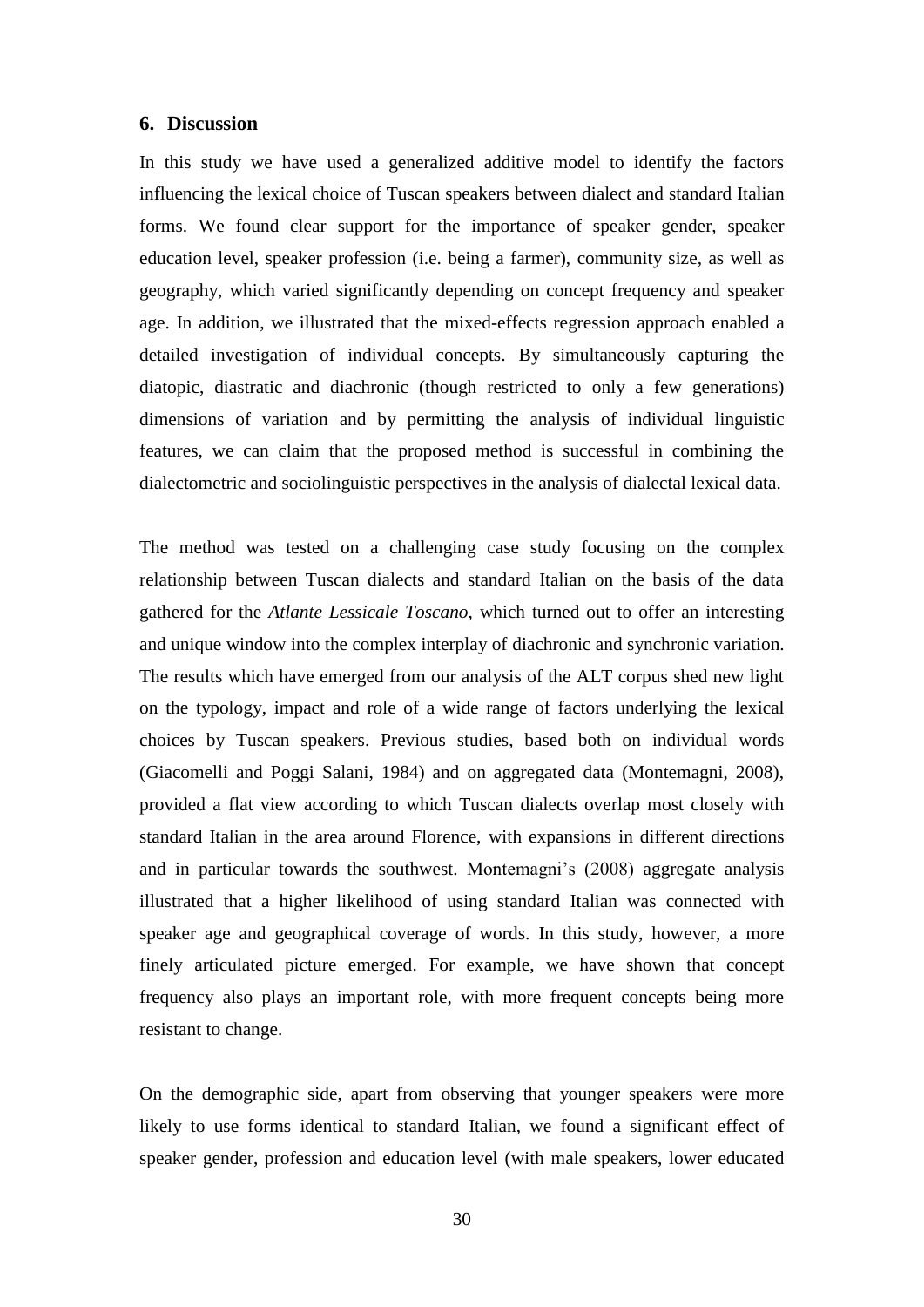speakers, and farmers using lexical forms more likely to be different from standard Italian). Our gender-based findings thus provide further evidence supporting the Labovian Sex/Prestige pattern (Labov, 1966). In addition, we observed that larger communities are more likely to use standard Italian vocabulary than smaller communities.

Last but not least, because of the temporal window covered by the ALT dataset it was possible to keep track of the spreading of standard Italian and its increasing use as a spoken language. Real standardization effects could only be observed with respect to younger speakers, whereas older generations turned out to prefer dialectal variants, especially for high frequency concepts.

A limitation of this study is that it proceeded from dialect atlas data, which inherently suffers from a sampling bias. Furthermore, to keep the analysis tractable and focus on purely lexical variation we selected a subset of the data from the dialect atlas. While still having a relatively large number of items, our dataset only consisted of nouns. As the influence of word category might also vary geographically (see Wieling et al., 2011), further research is necessary to see if the results of this study extend to other word categories.

Another interesting line of research which might be worth pursuing would be to resort to a more sensitive distance measure with respect to standard Italian such as the Levenshtein (or edit) distance, rather than the binary lexical difference measure used in this study. In this case, lexical differences which are closely related (i.e. in the case of lexicalized analogical formations) can be distinguished from deeper lexical differences (e.g. due to a different etymon).

# **Acknowledgements**

The research reported in this paper was carried out in the framework of the Short Term Mobility program of international exchanges funded by CNR (Italy).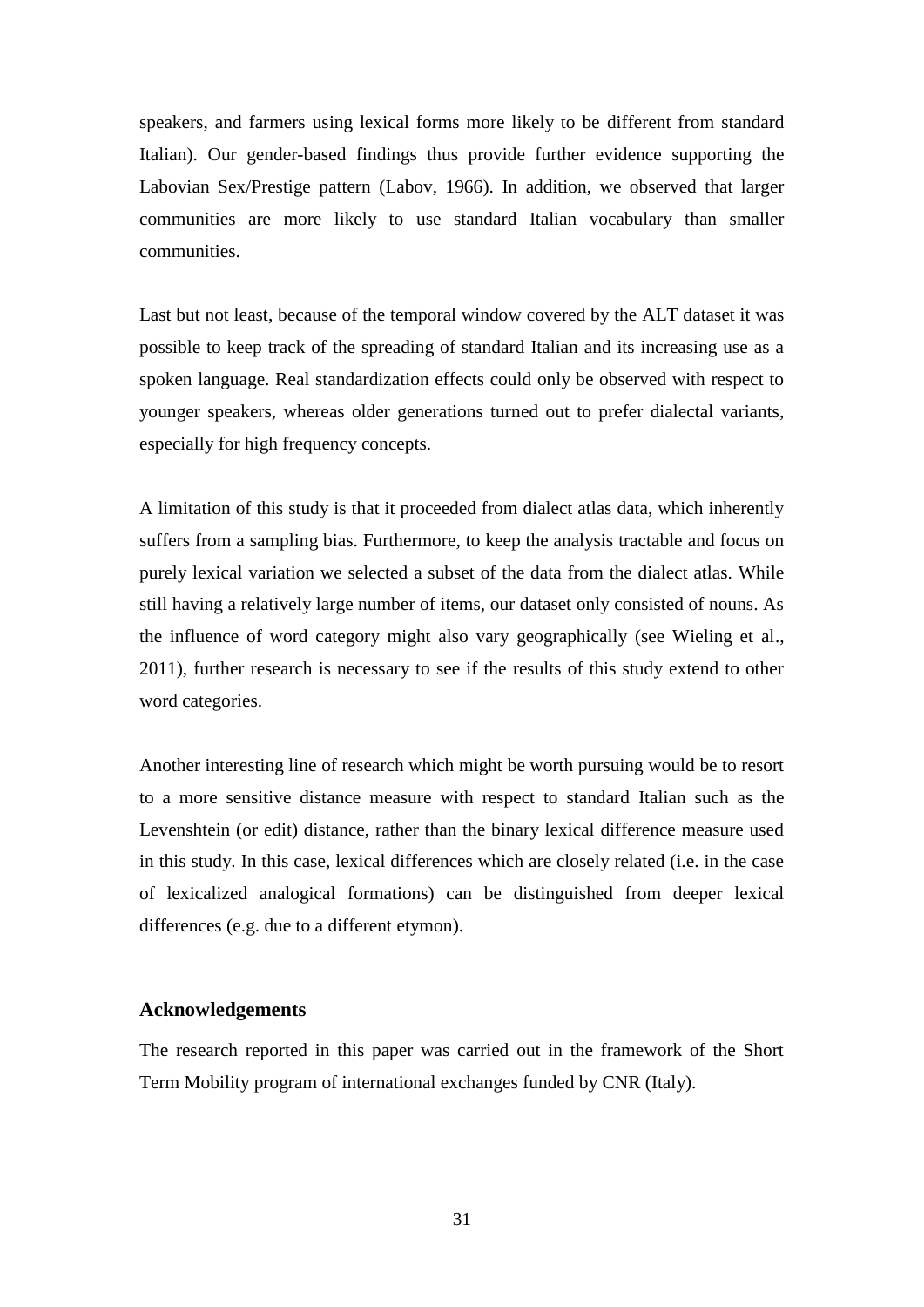## **References**

- Agresti, A. (2007). An *introduction to categorical data analysis*. John Wiley & Sons, Hoboken, NJ, 2nd edition.
- Akaike H. (1974). A new look at the statistical identification model. *IEEE Transactions on Automatic Control*, 19, 716-723.
- Ammon, U. (2004). Standard variety. In U. Ammon, N. Dittmar, K.J. Mattheier and P. Trudgill (eds.), *Sociolinguistics. An International Handbook of the Science of Language and Society*, 2nd edn., vol. 1, Berlin and New York: Mouton de Gruyter, pp. 273–283.
- Baayen, R.H., D.J. Davidson and D.M. Bates (2008). Mixed-effects modeling with crossed random effects for subjects and items. *Journal of Memory and Language*, 59(4), 390-412.
- Baayen, R.H, Kuperman, V. and Bertram, R. (2010) Frequency Effects in Compound Processing. In Sergio Scalise and Irene Vogel (eds). *Compounding*. Benjamins, Amsterdam / Philadelphia, 257-270.
- Berruto, G. (1989). Main topics and findings in Italian sociolinguistics. International *Journal of the Sociology of Language*, 76 [Special issue: Italian sociolinguistics: Trends and issues], 5–30.
- Berruto, G. (2005). Dialect/standard convergence, mixing, and models of language contact: the case of Italy. In P. Auer, F. Hinskens and P. Kerswill (eds.), *Dialect change. Convergence and divergence in European languages*. Cambridge: Cambridge University Press, pp. 81–97.
- Binazzi, N. (1996). Giovani uomini e giovani donne di fronte al lessico della tradizione: risultati di un'analisi sul campo. In G. Marcato (ed.), *Donna e linguaggio, Atti del Convegno Internazionale di Studi*, Sappada/Plodn, 26-30 giugno 1995, Padova, Cleup, pp. 569-579.
- Brants, T. and A. Franz (2009). Web 1T 5-gram, 10 European Languages Version 1. Linguistic Data Consortium, Philadelphia.
- Britain, D. (2002). Space and spatial diffusion. In J. Chambers, P. Trudgill and N. Schilling-Estes (eds.), *The Handbook of Variation and Change*, Oxford: Blackwell, pp. 603-637.
- Castellani, A. (1982). Quanti erano gli italofoni nel 1861? *Studi Linguistici Italiani*, 8/1, Roma, Salerno Editrice, pp. 3-26.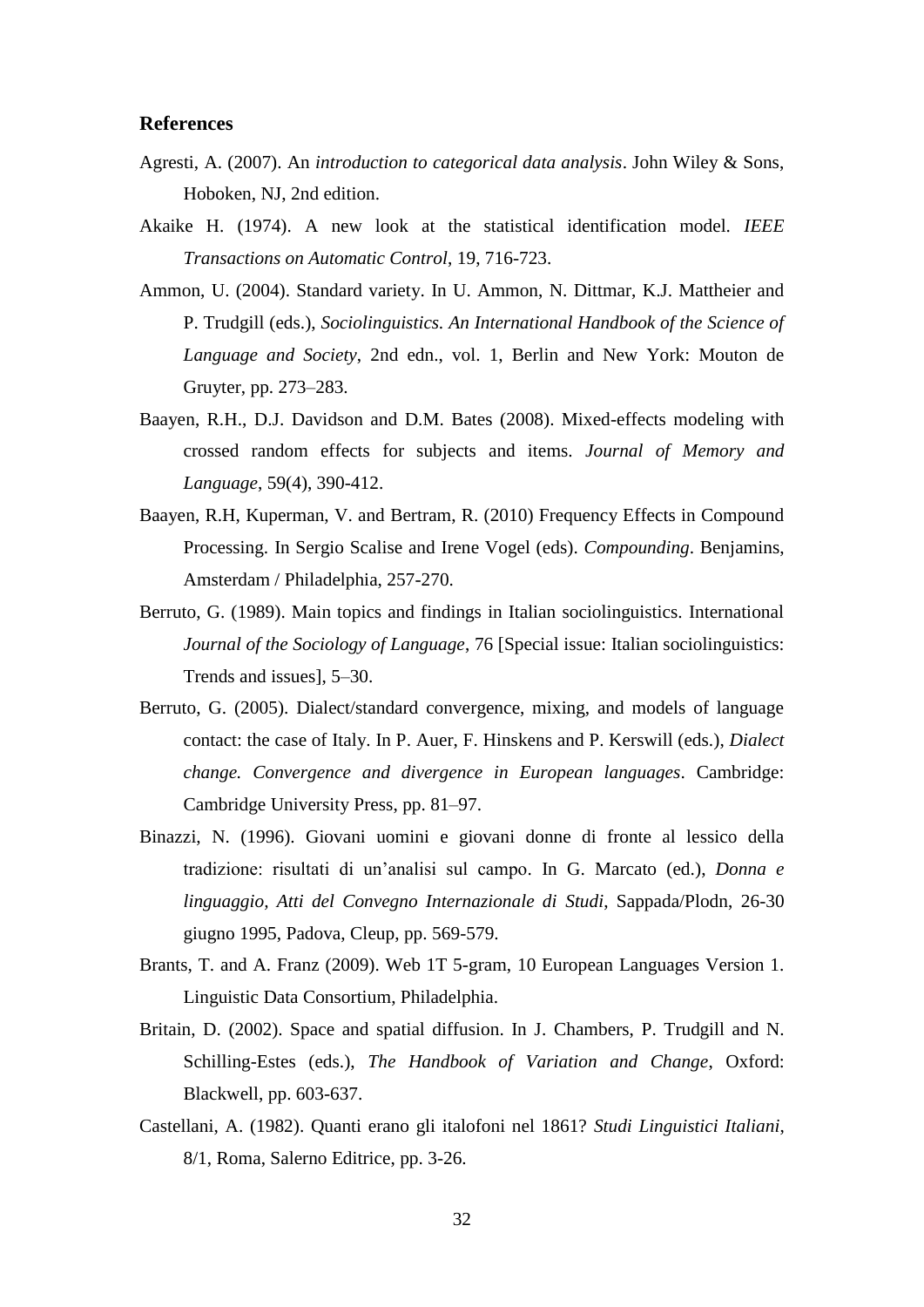- Cedergren, H.; and Sankoff, D. (1974). Variable rules: Performance as a statistical reflection of competence. *Language*, *50*, 333-355.
- Cerruti, M., (2011). Regional Varieties of Italian in the Linguistic Repertoire. *International Journal of the Sociology of Language*, 210, Walter de Gruyter, pp. 9-28.
- Comuni Italiani (2011). Informazioni e dati statistici sui comuni in Italia, le province e le regioni italiane. Sito ufficiale, CAP, numero abitanti, utili link. http://www.comuni-italiani.it/. Last accessed: 2011-05-23.
- Chambers, J.K. and P. Trudgill (1998). *Dialectology*. Second edition. Cambridge University Press, Cambridge.
- Cheshire, J. (2002). Sex and gender in variationist research. In J.K.Chambers, P. Trudgill and N. Schilling-Estes (eds*.) Handbook of Language Variation and Change*. Blackwell, Oxford, pp. 423-43.
- Coltheart, M. (1981). The MRC Psycholinguistic Database. *The Quarterly Journal of Experimental Psychology Section A*, 33(4), 497-505.
- Coseriu, E. (1980). "Historische Sprache" und "Dialekt". In J. Göschel, I. Pavle and K. Kehr (eds.), *Dialekt und Dialektologie*, Wiesbaden: Steiner, pp. 106 –122.
- Cravens, T.D., L. Giannelli (1995). Relative salience of gender and class in a situation of multiple competing norms. *Language Variation and Change*, 7, 261-285.
- Cucurullo, S., S. Montemagni, M. Paoli, E. Picchi and E. Sassolini (2006). Dialectal resources on-line: the ALT-Web experience. *Proceedings of the 5 th International Conference on Language Resources and Evaluation (LREC-2006)*, Genova, Italy, 24-26 May 2006, pp. 1846-1851.
- Dal Negro, S. and A. Vietti (2011). [Italian and Italo-Romance dialects.](http://ejournals.ebsco.com/Article.asp?ContributionID=25330109) *International Journal of the Sociology of Language*, 210, 71-92.
- De Mauro, T. (1963). *Storia linguistica dell'Italia unita*. Bari-Roma, Laterza.
- De Mauro, T. (2000). *Grande dizionario italiano dell'uso*. Torino, UTET.
- Giacomelli, G. (1975). Dialettologia toscana. *Archivio glottologico italiano*, 60, 179- 191.
- Giacomelli, G. (1978). Come e perchè il questionario. In G. Giacomelli et al. (eds.), *Atlante lessicale toscano - Note al questionario*, Firenze, Facoltà di Lettere e Filosofia, 19-26.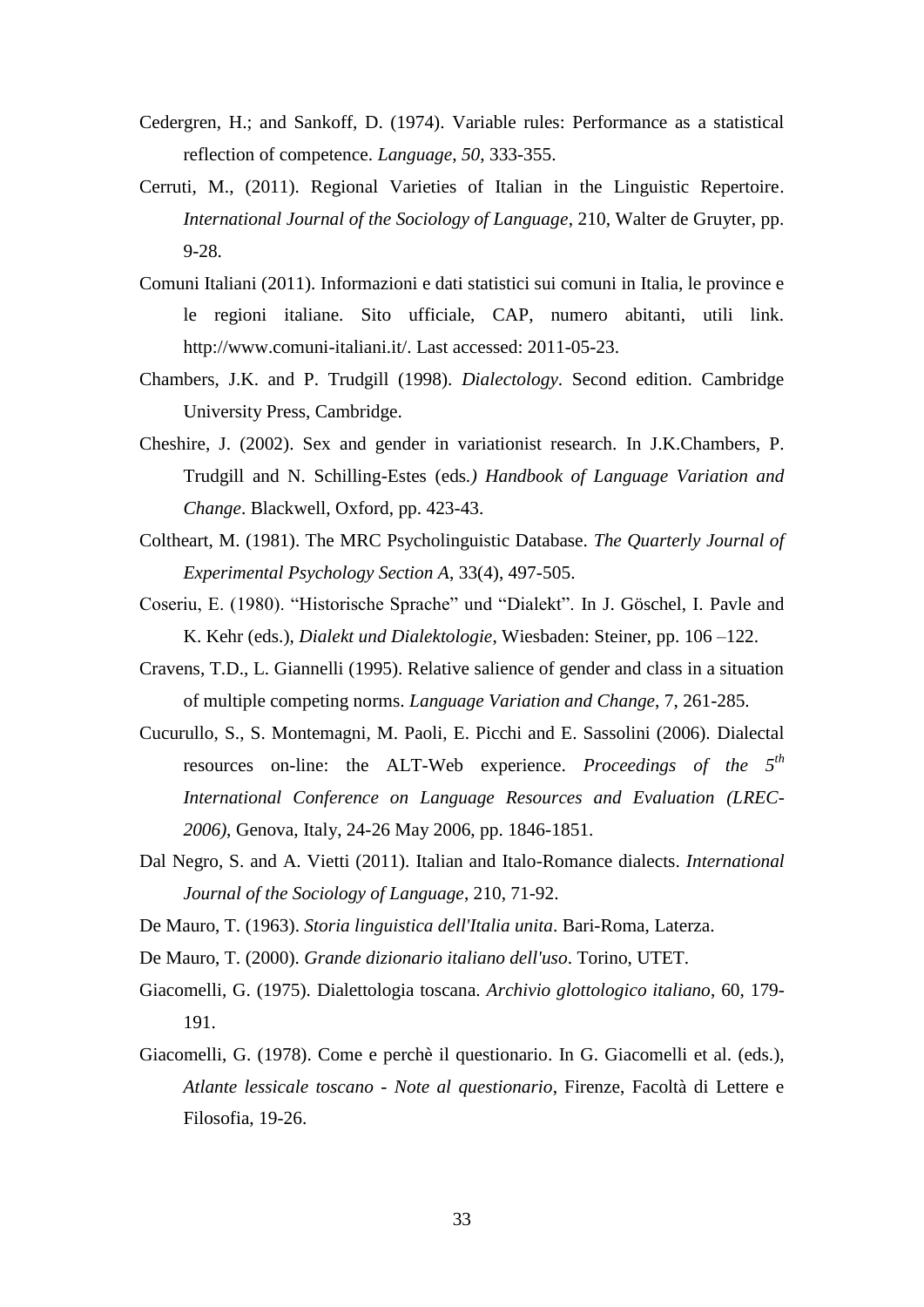- Giacomelli, G., L. Agostiniani, P. Bellucci, L. Giannelli, S. Montemagni, A. Nesi, M. Paoli, E. Picchi and T. Poggi Salani (2000). *Atlante Lessicale Toscano*. Lexis Progetti Editoriali, Roma.
- Giacomelli, G. and T. Poggi Salani (1984). Parole toscane. *Quaderni dell'Atlante Lessicale Toscano*, 2(3), 123-229.
- Giannelli, L. (1978). L'indagine come ricerca delle diversità. In G. Giacomelli et al. (eds.), *Atlante lessicale toscano - Note al questionario*, Firenze, Facoltà di Lettere e Filosofia, 35-50.
- Goebl, H., (1984). *Dialektometrische Studien: Anhand italoromanischer, rätoromanischer und galloromanischer Sprachmaterialien aus AIS und ALF*, Tübingen, M. Niemeyer.
- Goebl, H., (2006). Recent Advances in Salzburg Dialectometry. *Literary and Linguistic Computing*, 21(4), 411-435.
- Gorman, K. (2010). The consequences of multicollinearity among socioeconomic predictors of negative concord in Philadelphia. In Lerner, M. (ed.) *University of Pennsylvania Working Papers in Linguistics*, volume 16, issue 2, pp. 66–75.
- Harrell, F (2001). *Regression modeling strategies*. Springer, Berlin.
- Jaeger, T. F., P. Graff, B. Croft and D. Pontillo (2011). Mixed effect models for genetic and areal dependencies in linguistic typology: Commentary on Atkinson. *Linguistic Typology*, 15(2), 281-319
- Johnson, D.E. (2009). Getting off the GoldVarb Standard: Introducing Rbrul for Mixed-Effects Variable Rule Analysis. *Language and Linguistic Compass*, 3(1), 359–383.
- Labov, W. (1966). *The Social Stratification of English in New York City*. Center for Applied Linguistics, Washington, DC.
- Labov, W. (l972). *Sociolinguistic Patterns*. University of Pennsylvania Press, Philadelphia, PA.
- Lepschy, G. (2002). *Mother Tongues & other Reflections on the Italian Language*. University of Toronto Press, Toronto.
- Loporcaro, M. (2009). *Profilo linguistico dei dialetti italiani*, Roma-Bari, Laterza.
- Maiden, M. (1995). *A Linguistic History of Italian*. Longman, London.
- Maiden, M. and M. Parry (1997). *The Dialects of Italy*. Routledge, London.
- Migliorini, B. and T.G. Griffith (1984). *The Italian language*. Faber and Faber, London.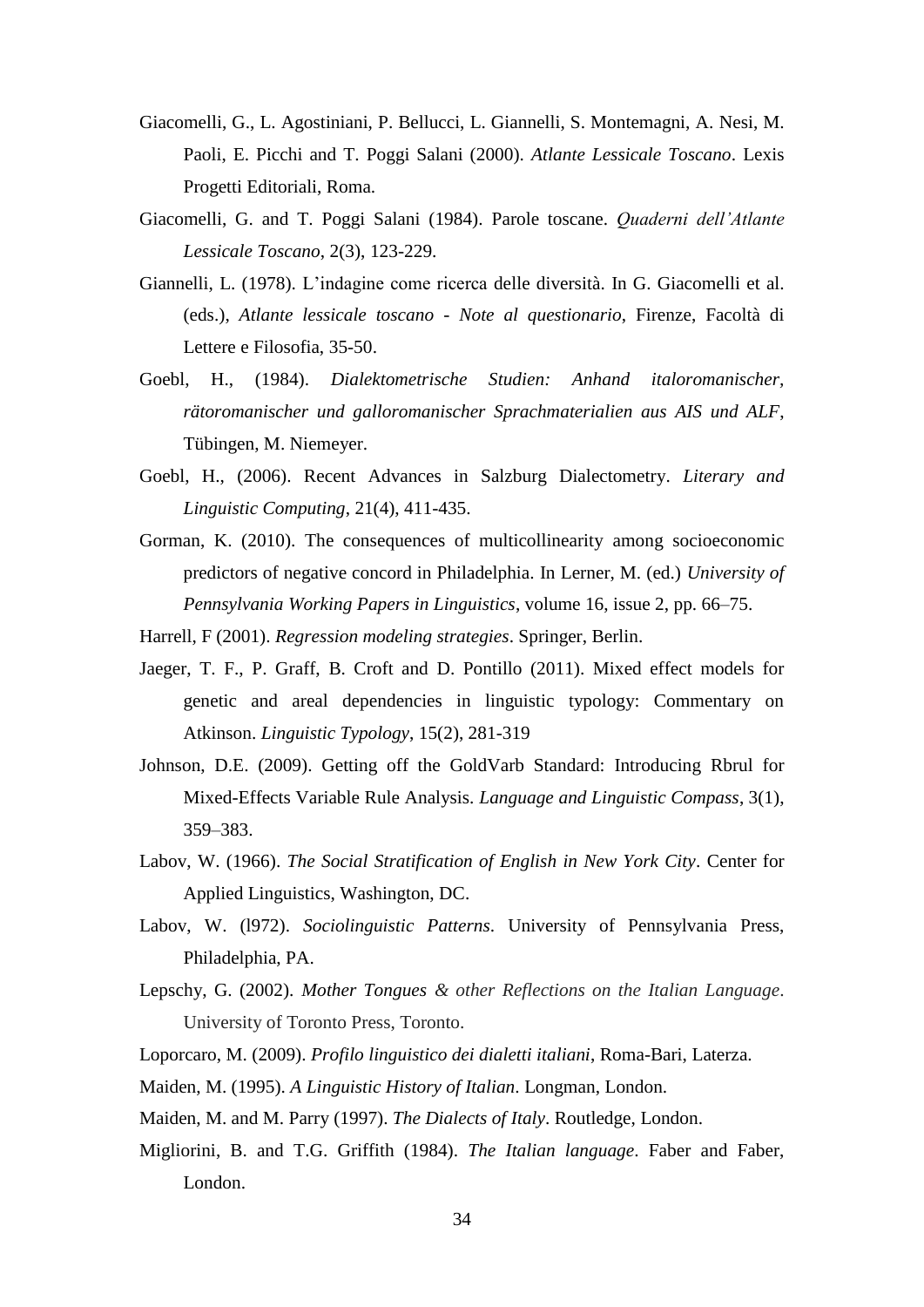- Milroy, L. (2002). Social Networks. In J. Chambers, P. Trudgill and N. Schilling-Estes (eds.), *The Handbook of Language Variation and Change*. Blackwell Publishing Ltd., pp. 549-572.
- Montemagni, S., M. Wieling, B. de Jonge and J. Nerbonne (2012). Patterns of Language Variation and Underlying Linguistic Features: A New Dialectometric Approach. In Bianchi, P., De Blasi, N., De Caprio, C. and Montuori, F. (eds), *La variazione nell'italiano e nella sua storia. Varietà e varianti linguistiche e testuali. Atti dell'XI Congresso SILFI (Società Internazionale di Linguistica e Filologia Italiana)*. Firenze: Franco Cesati Editore, vol. II, pp. 879-889.
- Montemagni, S., M. Wieling, B. de Jonge and J. Nerbonne (2013). Synchronic Patterns of Tuscan Phonetic Variation and Diachronic Change: Evidence from a Dialectometric Study. *Literary and Linguistic Computing,* 28(1), 157-172.
- Montemagni, S. (2007). Patterns of phonetic variation in Tuscany: using dialectometric techniques on multi-level representations of dialectal data. In P. Osenova et al. (eds.), *Proceedings of the Workshop on Computational Phonology at RANLP-2007*, pp. 49-60.
- Montemagni, S. (2008). Analisi linguistico-computazionali del corpus dialettale dell'Atlante Lessicale Toscano. Primi risultati sul rapporto toscano-italiano*.* In A. Nesi and N. Maraschio (eds.), *Discorsi di lingua e letteratura italiana per Teresa Poggi Salani* (Strumenti di filologia e critica, vol. 3), Pisa, Pacini, pp. 247-260.
- Nerbonne, J., W. Heeringa, E. van den Hout, P. van de Kooi, S. Otten, W. van de Vis (1996). Phonetic Distance between Dutch Dialects. In G. Durieux, W. Daelemans, S. Gillis (eds.), *Proceedings of the Sixth CLIN Meeting (Antwerp, Centre for Dutch Language and Speech, UIA)*, pp. 185-202.
- Nerbonne, J. and P. Kleiweg (2007). Toward a dialectological yardstick. *Journal of Quantitative Linguistics*, 14(2), 148-167.
- Nerbonne, J., (2003). Linguistic Variation and Computation. In *Proceedings of the 10th Meeting of the European Chapter of the Association for Computational Linguistics*, 15-17 April 2003, Budapest, Hungary, pp. 3-10
- Nerbonne, J. (2009). Data-driven dialectology. *Language and Linguistics Compass*, 3(1):, 175-198.
- Nerbonne, J. (2010). Measuring the diffusion of linguistic change. *Philosophical Transactions of the Royal Society B: Biological Sciences*, 365, 3821-3828.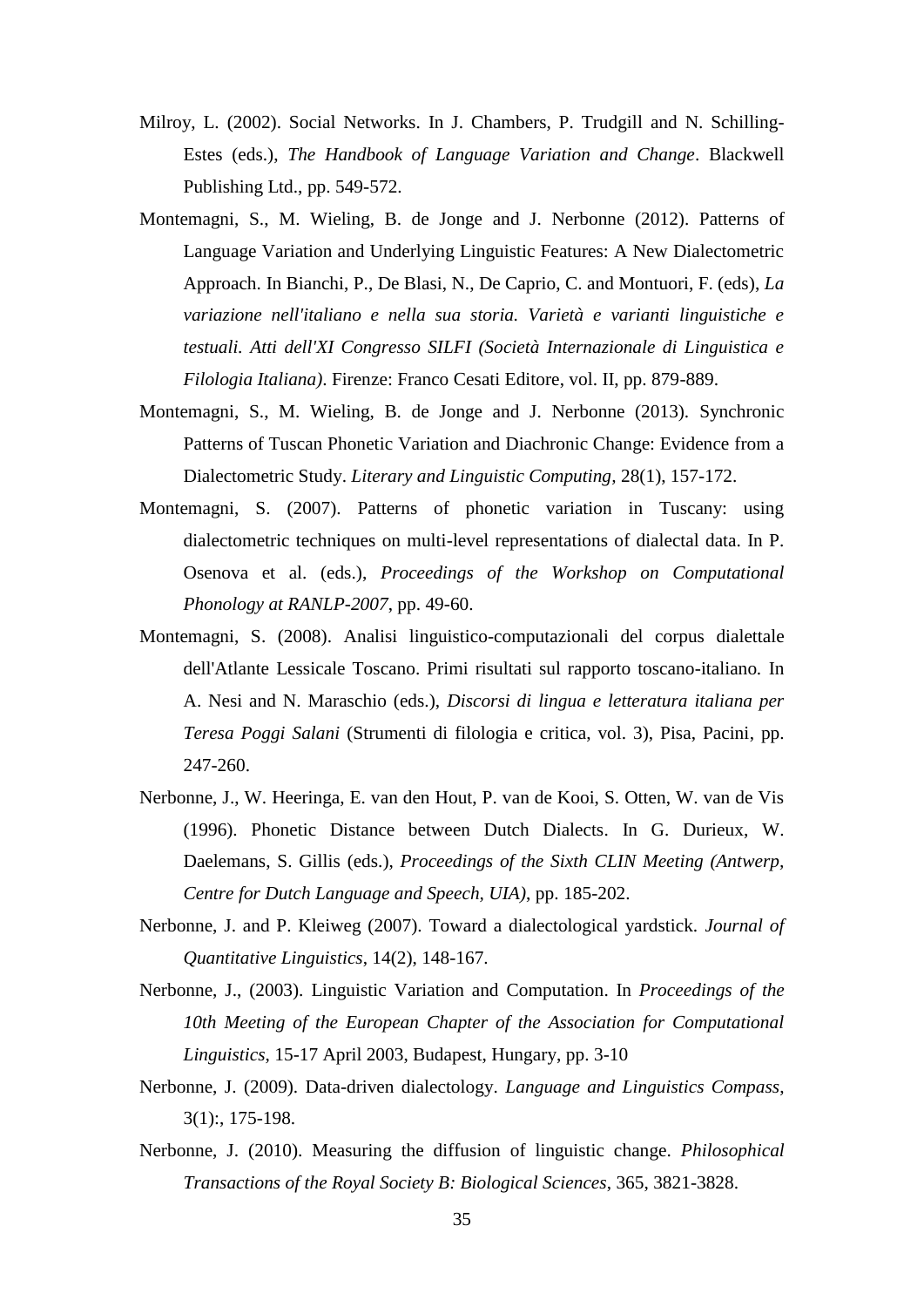- Pagel, M., Q. Atkinson and A. Meade (2007). Frequency of word-use predicts rates of lexical evolution throughout Indo-European history. *Nature*, 449, 717-720.
- Poggi Salani, T. (1978). Dialetto e lingua a confronto. In G. Giacomelli et al., *Atlante lessicale toscano - Note al questionario*, Firenze, Facoltà di Lettere e Filosofia, pp. 51-65.
- Seguy, J. (1973). La dialectométrie dans l'atlas linguistique de gascogne. *Revue de Linguistique Romane*, 37(145), 1–24.
- Tagliamonte, S.A. and R.H. Baayen (2012). Models, forests, and trees of York English: *Was/were* variation as a case study for statistical practice. *Language Variation and Change*, 24(2), 135-178.
- Valls, E., M. Wieling and J. Nerbonne (2013). Linguistic Advergence and Divergence in Northwestern Catalan: A Dialectometric Investigation of Dialect Leveling and Border Effects. *Literary and Linguistic Computing*, 28(1), 119-146.
- Wattenmaker, W.D. and E.J. Shoben (1987). Context and the recallability of concrete and abstract sentences. *Journal of Experimental Psychology: Learning, Memory, and Cognition*, 13(1), 140-150.
- Wieling, M., J. Nerbonne and R.H. Baayen (2011). Quantitative Social Dialectology: Explaining Linguistic Variation Socially and Geographically. *PLOS ONE*, 6(9), e23613.
- Wieling, M. and J. Nerbonne (2010). Hierarchical spectral partitioning of bipartite graphs to cluster dialects and identify distinguishing features. *Proceedings of the 2010 Workshop on Graph-based Methods for Natural Language Processing*, ACL, Uppsala, Sweden, 16 July 2010, pp. 33-41.
- Wieling, M. and J. Nerbonne (2011). Bipartite spectral graph partitioning for clustering dialect varieties and detecting their linguistic features. *Computer Speech and Language*, 25(3), pp. 700-715.
- Wieling, M., R.G. Shackleton and J. Nerbonne (2013). Analyzing phonetic variation in the traditional English dialects: Simultaneously clustering dialects and phonetic features. *Literary and Linguistic Computing*, 28(1), 31-41.
- Wieling, M. (2012). *A Quantitative Approach to Social and Geographical Dialect Variation*. PhD Thesis, University of Groningen.
- Wood, S. (2003). Thin plate regression splines. *Journal of the Royal Statistical Society: Series B* (Statistical Methodology), 65(1), 95-114.